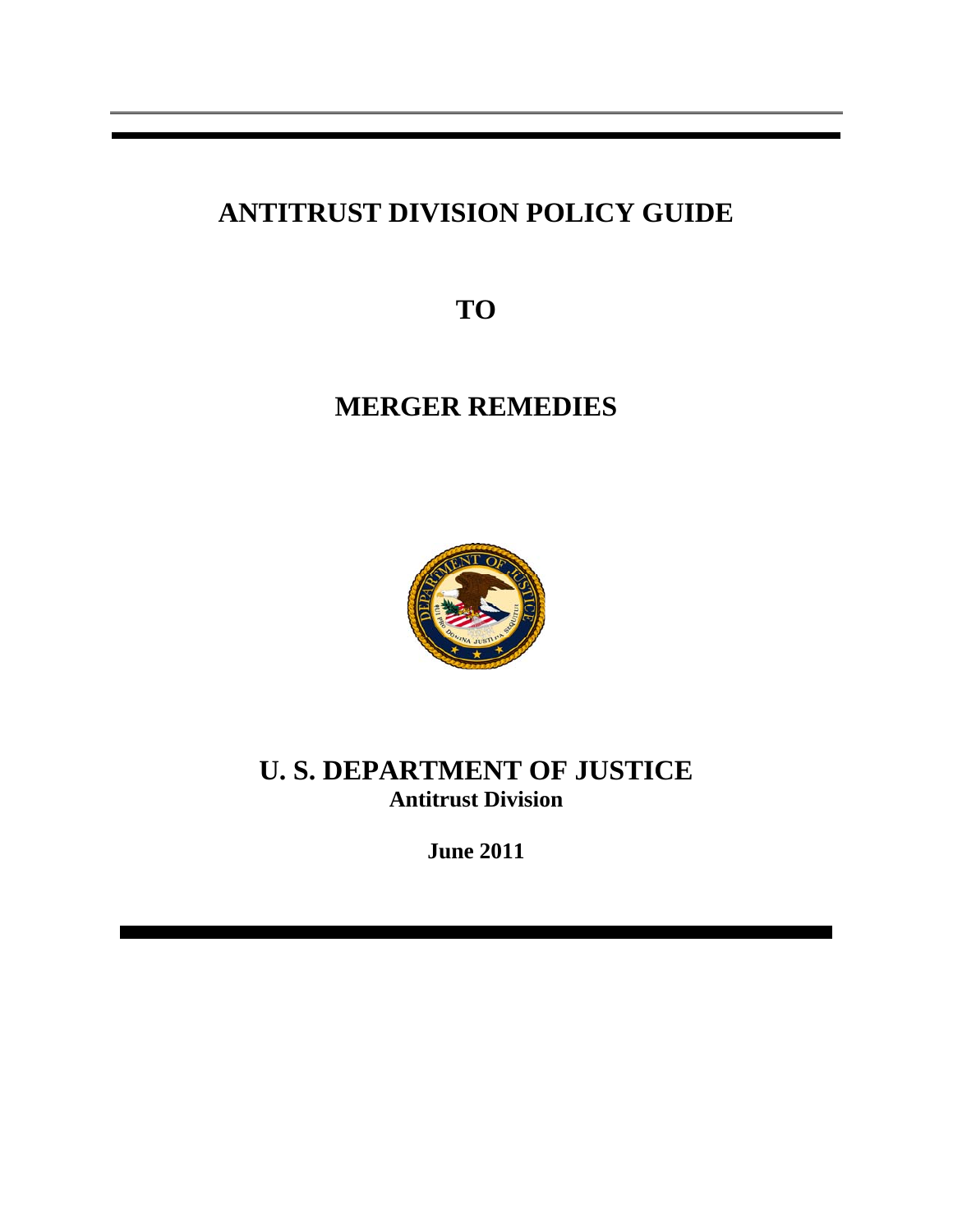# **TABLE OF CONTENTS**

|     |                              |                     |                                                                                               | $\mathbf{1}$            |  |  |
|-----|------------------------------|---------------------|-----------------------------------------------------------------------------------------------|-------------------------|--|--|
| I.  | Tailoring Effective Remedies |                     |                                                                                               |                         |  |  |
|     | A.                           |                     |                                                                                               |                         |  |  |
|     | <b>B.</b>                    |                     |                                                                                               |                         |  |  |
|     |                              | 1.                  |                                                                                               | $\overline{\mathbf{4}}$ |  |  |
|     |                              | 2.                  | Vertical Mergers                                                                              | $\overline{5}$          |  |  |
|     |                              | 3.                  | <b>Mergers with Both Horizontal and Vertical</b>                                              | $5\overline{)}$         |  |  |
| II. |                              |                     |                                                                                               |                         |  |  |
|     | $\mathbf{A}$ .               | Structural Remedies |                                                                                               |                         |  |  |
|     |                              | 1.                  | Divestiture of All Assets Necessary for the<br><b>Purchaser to Be an Effective, Long-Term</b> | 7                       |  |  |
|     |                              | 2.                  | Divestiture of an Existing Business Entity                                                    | 8                       |  |  |
|     |                              | 3.                  | Divesting Rights to Critical Intangible Assets                                                | 11                      |  |  |
|     | <b>B.</b>                    |                     |                                                                                               | 12                      |  |  |
|     |                              | 1.                  | Firewall Provisions                                                                           | <b>13</b>               |  |  |
|     |                              | 2.                  |                                                                                               |                         |  |  |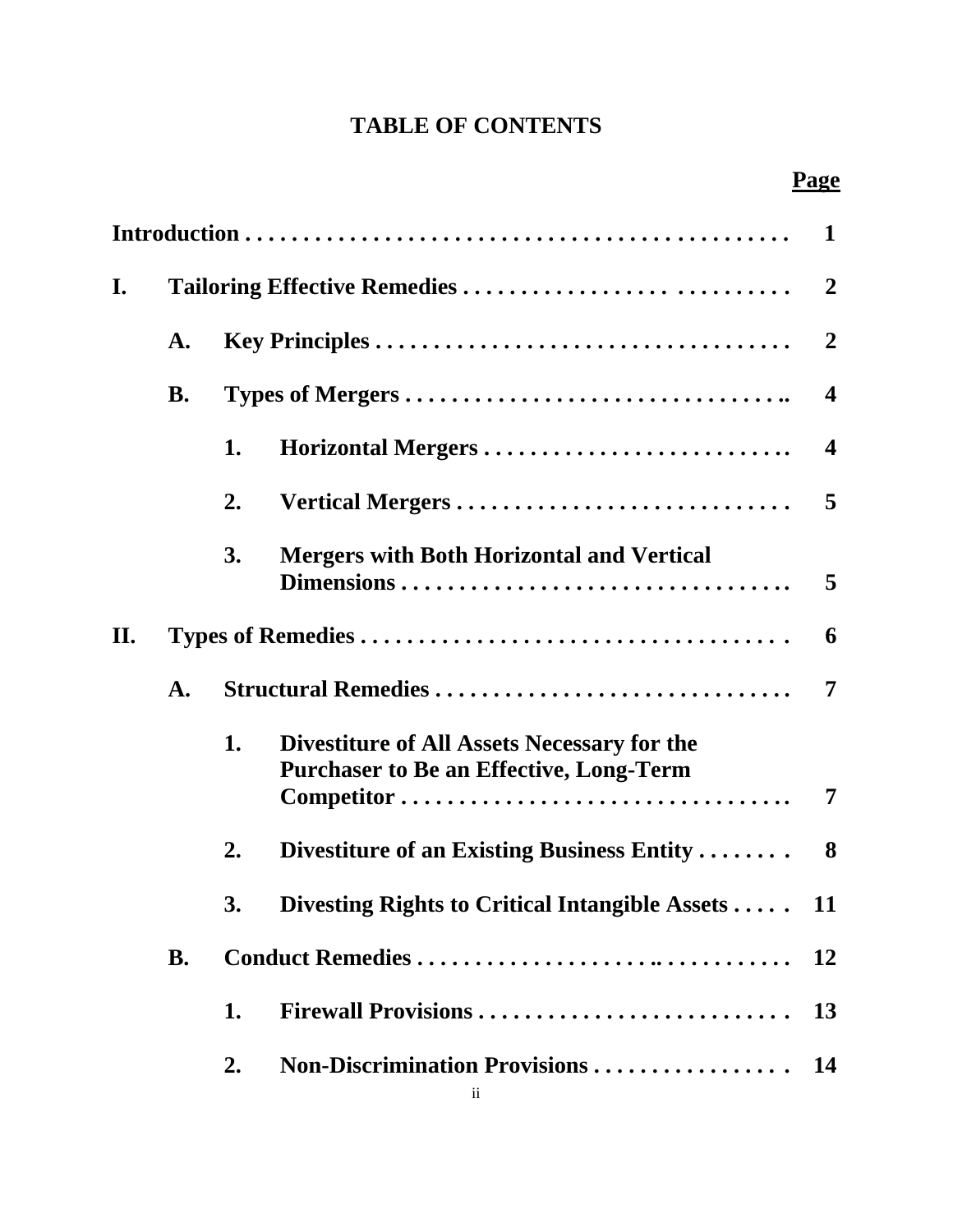|      |                | 3.                                                                   |                                                         |           |  |
|------|----------------|----------------------------------------------------------------------|---------------------------------------------------------|-----------|--|
|      |                | 4.                                                                   |                                                         |           |  |
|      |                | 5.                                                                   |                                                         |           |  |
|      |                | 6.                                                                   | <b>Prohibitions on Certain Contracting Practices</b> 17 |           |  |
|      |                | 7.                                                                   |                                                         |           |  |
|      | $\mathbf{C}$ . |                                                                      |                                                         |           |  |
| III. |                |                                                                      |                                                         |           |  |
|      | ${\bf A}$ .    |                                                                      |                                                         |           |  |
|      | <b>B.</b>      |                                                                      |                                                         |           |  |
| IV.  |                | <b>Implementing Effective Remedies: Practical Considerations </b> 21 |                                                         |           |  |
|      | A.             |                                                                      |                                                         |           |  |
|      |                | 1.                                                                   |                                                         |           |  |
|      |                | 2.                                                                   |                                                         |           |  |
|      |                |                                                                      |                                                         |           |  |
|      |                |                                                                      | <b>b. Standard Consent Decree Post-Consummation</b>     | 24        |  |
|      | <b>B.</b>      | Protecting Divestiture Remedies                                      |                                                         |           |  |
|      |                | 1.                                                                   | Hold Separate Provisions                                | 25        |  |
|      |                | 2.                                                                   | <b>Operating and Monitoring Trustees </b>               | <b>26</b> |  |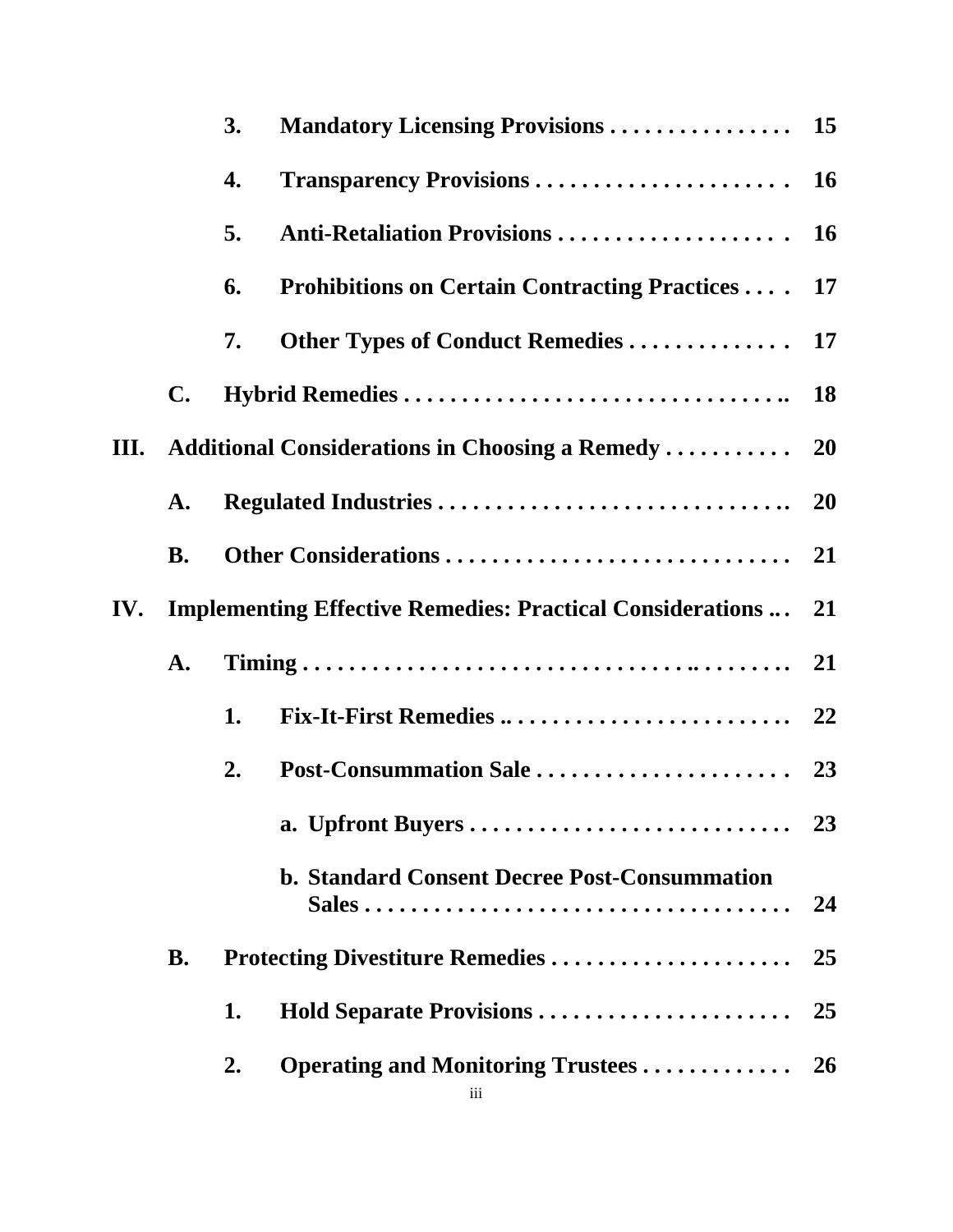|    |                | 3. |                                                          |  |
|----|----------------|----|----------------------------------------------------------|--|
|    |                | 4. |                                                          |  |
|    | <b>C.</b>      |    |                                                          |  |
|    |                | 1. |                                                          |  |
|    |                | 2. | <b>Restraints on the Resale of Divestiture Assets 31</b> |  |
|    |                | 3. |                                                          |  |
| V. |                |    |                                                          |  |
|    | $\mathbf{A}$ . |    |                                                          |  |
|    | В.             |    |                                                          |  |
|    | $\mathbf{C}$ . |    |                                                          |  |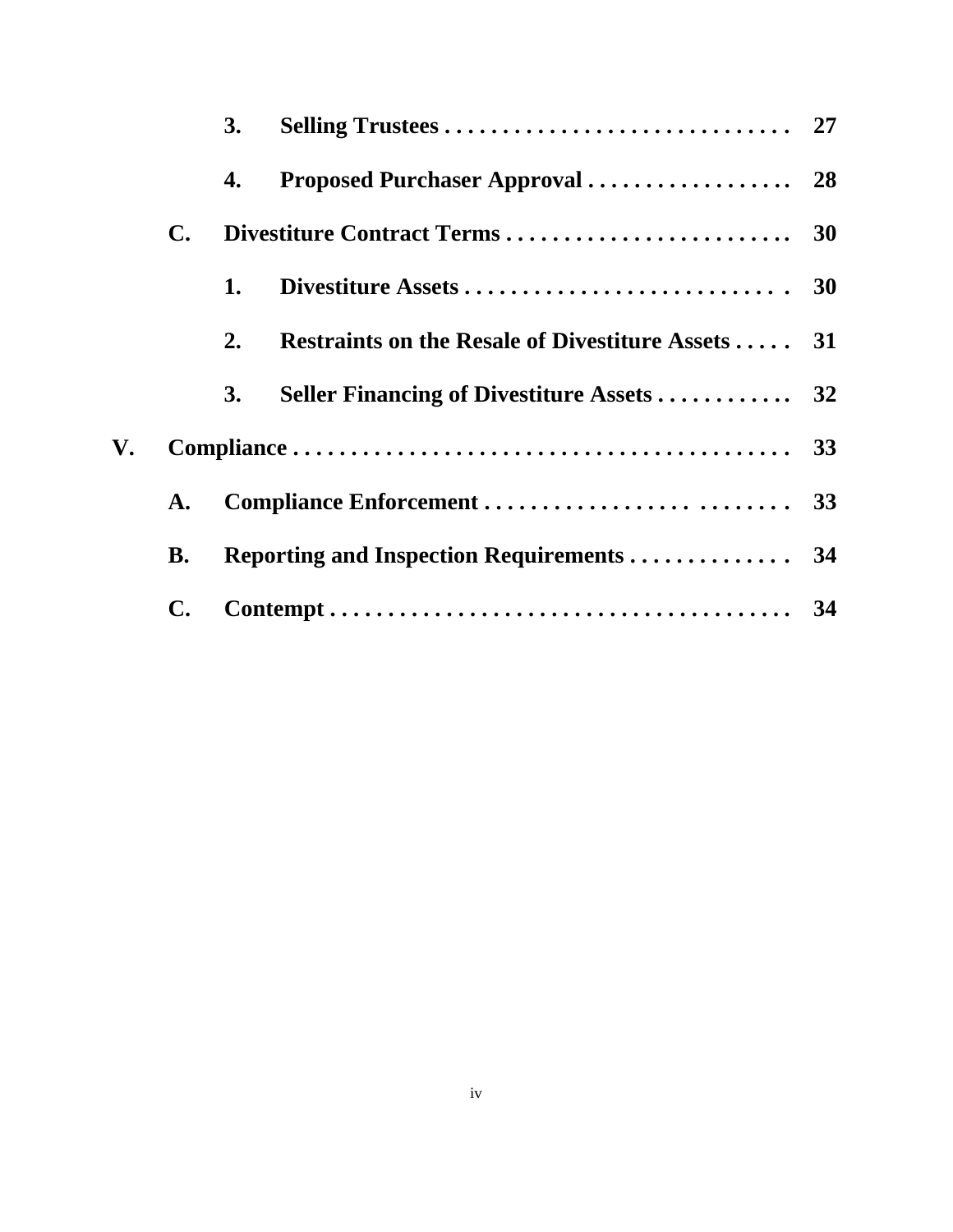#### **Introduction**

<span id="page-4-0"></span>This Policy Guide to Merger Remedies is intended to provide guidance to Antitrust Division staff in their work analyzing proposed remedies for mergers. This Policy Guide updates the Division's 2004 guidance.<sup>1</sup> The merger landscape has evolved since 2004—globalization has reshaped the face of many modern markets. The Division increasingly reviews complex international and vertical transactions. To carry out our mission effectively and efficiently, the Division's Office of the General Counsel now has principal responsibility for enforcing Division decrees.

As an agency charged with enforcing the antitrust laws, including Section 7 of the Clayton Act, it is the Antitrust Division's mission to protect consumers from anticompetitive mergers. Most mergers are not anticompetitive, and many benefit consumers. However, certain mergers can lessen competition and harm consumers by resulting in a firm's acquisition of market power or increasing the likelihood of anticompetitive coordination. The U.S. antitrust laws are intended to prevent that lessening of competition, and the Division enforces those laws accordingly.

Parties frequently seek to avoid litigation by offering to cure the Division's concerns when the Division determines that a proposed merger is illegal, and the Division considers a broad range of potential remedies in ensuring appropriate and effective remedial relief. The touchstone principle for the Division in analyzing remedies is that a successful merger remedy must effectively preserve competition in the relevant market.<sup>2</sup> That is the appropriate goal of merger enforcement.

 $1$ <sup>1</sup> The Division may update this Guide from time to time to ensure it continues to reflect actual Division practice.

<sup>&</sup>lt;sup>2</sup> For simplicity of exposition, this Policy Guide uses the phrase "preserving competition" throughout, which should be understood to include the concept of restoring competition or enhancing consumer welfare, depending on the specific facts of the transaction and its proposed remedy. For example, in the case of consummated mergers, the Division will seek a remedy that will effectively restore competition to the relevant market, including, when appropriate, completely unwinding a transaction.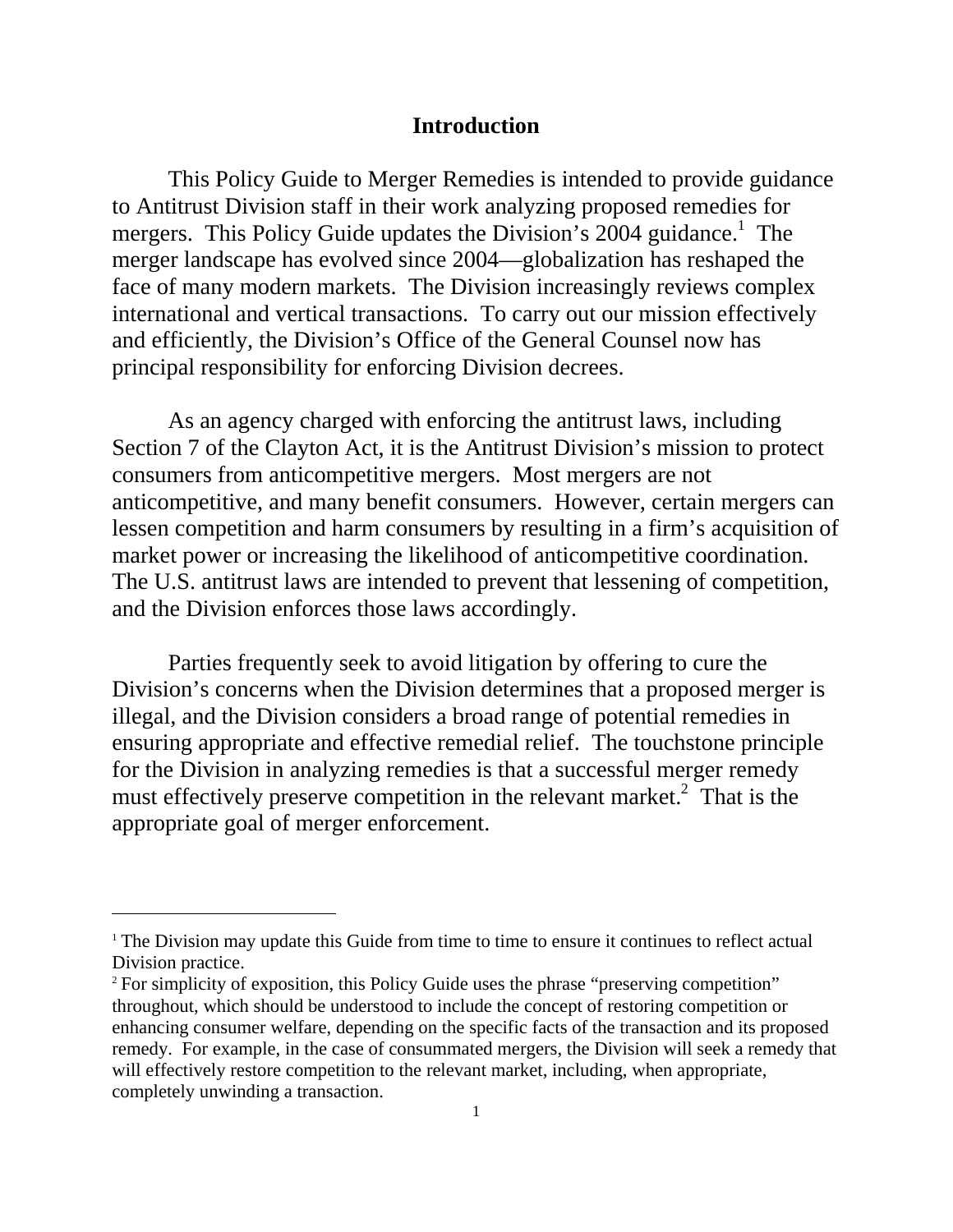<span id="page-5-0"></span>Successful merger enforcement is defined by obtaining effective remedies, whether that means blocking a transaction or settling under terms that avoid or resolve a contested litigation while protecting consumer welfare.<sup>3</sup> In situations where a merger remedy can protect consumers while otherwise allowing the merger to proceed, appropriate remedies may include a divestiture of assets (to limit the merged firm's ability to use the combined assets to harm competition) or limitations on the firm's conduct (to ensure that consumers will not be harmed by anticompetitive behavior).

In horizontal merger matters, structural remedies often effectively preserve competition, including when used in conjunction with certain conduct provisions. Structural remedies may be appropriate in vertical merger matters as well, but conduct remedies often can effectively address anticompetitive issues raised by vertical mergers. In all cases, the key is finding a remedy that works, thereby effectively preserving competition in order to promote innovation and consumer welfare. The Division's approach to evaluating the effectiveness of any proposed remedy is discussed below.

# **I. Tailoring Effective Remedies**

#### **A. Key Principles**

 $\overline{a}$ 

Mergers come in a wide variety of shapes and sizes. As a consequence, effective merger remedies also come in a wide variety of shapes and sizes. Regardless of the form a particular merger remedy takes, there are certain basic principles that apply to all effective merger remedies.

First, effectively preserving competition is the key to an appropriate merger remedy. Second, the remedy should focus on preserving competition, not protecting individual competitors. Third, a remedy needs to be based on a careful application of legal and economic principles to the particular facts of a specific case.

 $3$  Some have interpreted the Division's 2004 guidance on remedies to mean that if a structural remedy is not available in a particular merger matter, or would be ineffective, the Division must let the transaction proceed. That interpretation does not accurately reflect the policy or practice of the Antitrust Division.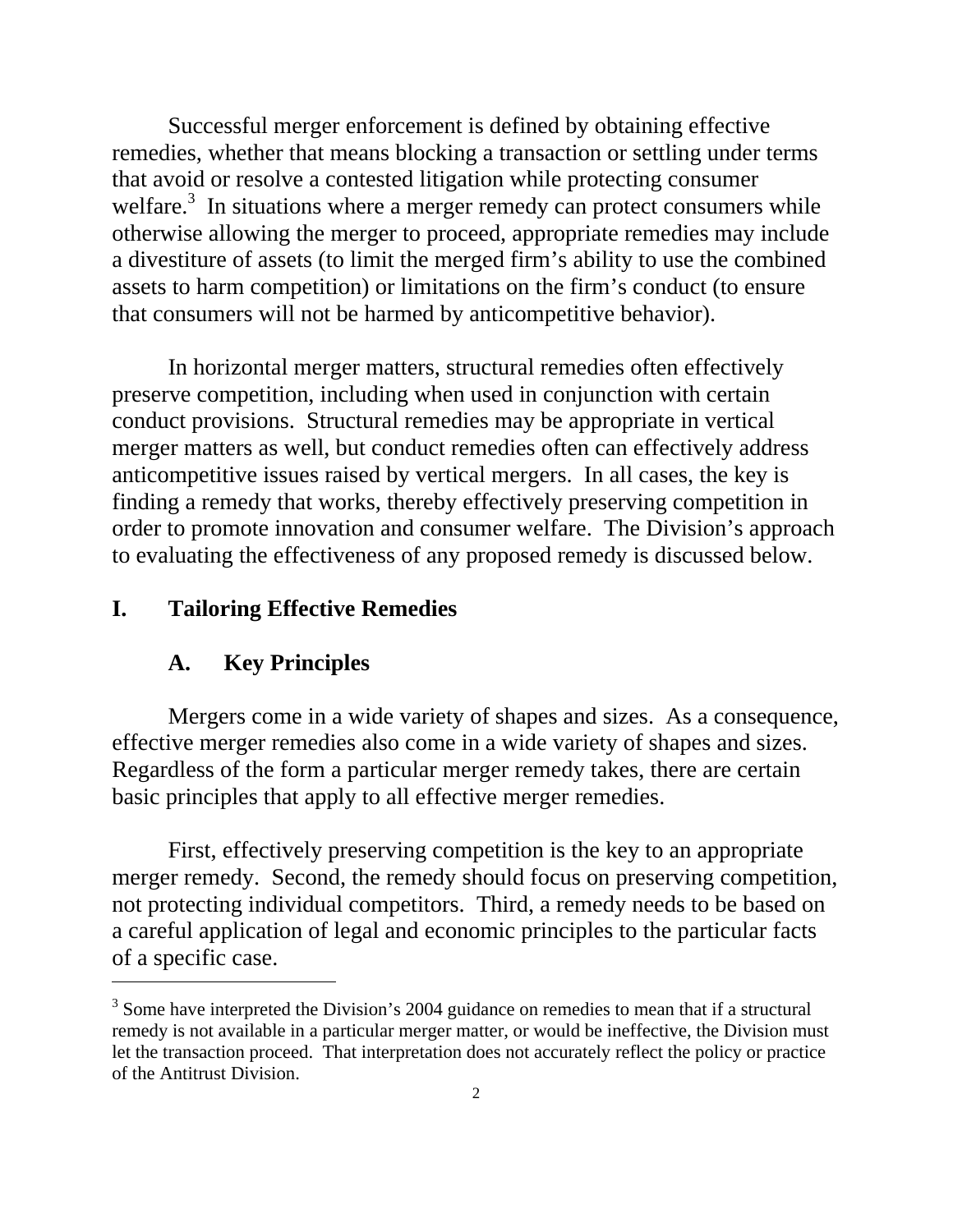competition is the "key to the whole question of an antitrust remedy."<sup>4</sup> Once the Division has determined that a merger is anticompetitive, the Division only considers remedies that resolve the competitive problem and effectively preserve competition. As the Supreme Court has stated, restoring Where a remedy that would effectively preserve competition is unavailable, the Division will seek to block the merger.

The Division's central goal is preserving competition, not determining outcomes or picking winners and losers. Thus, decree provisions should preserve competition generally rather than protect or favor particular competitors.5 The Division will accept merger remedies that protect the competitive landscape by effectively preserving competition without removing the incentive for individual firms to compete.

A remedy carefully tailored to the competitive harm is the best way to ensure effective relief.<sup>6</sup> Before the Division will conclude that a proposed remedy is acceptable, the relief must effectively address each of the

 $\overline{a}$ 

<sup>6</sup>*Ford Motor Co*., 405 U.S. at 575 (In a Section 7 action, relief "necessarily must 'fit the exigencies of the particular case.'"); Zenith Radio Corp. v. Hazeltine Research, Inc., 395 U.S. 100, 133 (1969); United States v. U.S. Gypsum Co., 340 U.S. 76, 89 (1950) ("In resolving doubts as to the desirability of including provisions designed to restore future freedom of trade, courts should give weight to . . . the circumstances under which the illegal acts occur."); United States v. Bausch & Lomb Optical Co., 321 U.S. 707, 726 (1944) ("The test is whether or not the required action reasonably tends to dissipate the restraints and prevent evasions."); *Microsoft*, 373 F.3d at 1228 ("[T]he court carefully considered the 'causal connection' between Microsoft's anticompetitive conduct and its dominance of the market . . . ."); *Microsoft*, 253 F.3d at 107 (Relief "should be tailored to fit the wrong creating the occasion for the remedy.").

[<sup>4</sup>](#page-7-0) United States v. E.I. du Pont de Nemours & Co., 366 U.S. 316, 326 (1961); *see also* Ford Motor Co*.* v. United States, 405 U.S. 562, 573 (1972).

<sup>5</sup>*See, e.g.*, Brooke Group Ltd. v. Brown & Williamson Tobacco Corp., 509 U.S. 209, 223 (1993); Spectrum Sports, Inc. v. McQuillan, 506 U.S. 447, 458-59 (1993); Atlantic Richfield Co. v. USA Petroleum Co., 495 U.S. 328, 337-38 (1990); Cargill, Inc. v. Monfort, Inc., 479 U.S. 104, 116-17 (1986); Brunswick Corp. v. Pueblo Bowl-O-Mat, Inc., 429 U.S. 477, 488 (1977); Brown Shoe Co. v. United States, 370 U.S. 294, 320 (1962); Massachusetts v. Microsoft Corp., 373 F.3d 1199, 1211, 1230 (D.C. Cir. 2004); United States v. Microsoft Corp., 253 F.3d 34, 58 (D.C. Cir. 2001).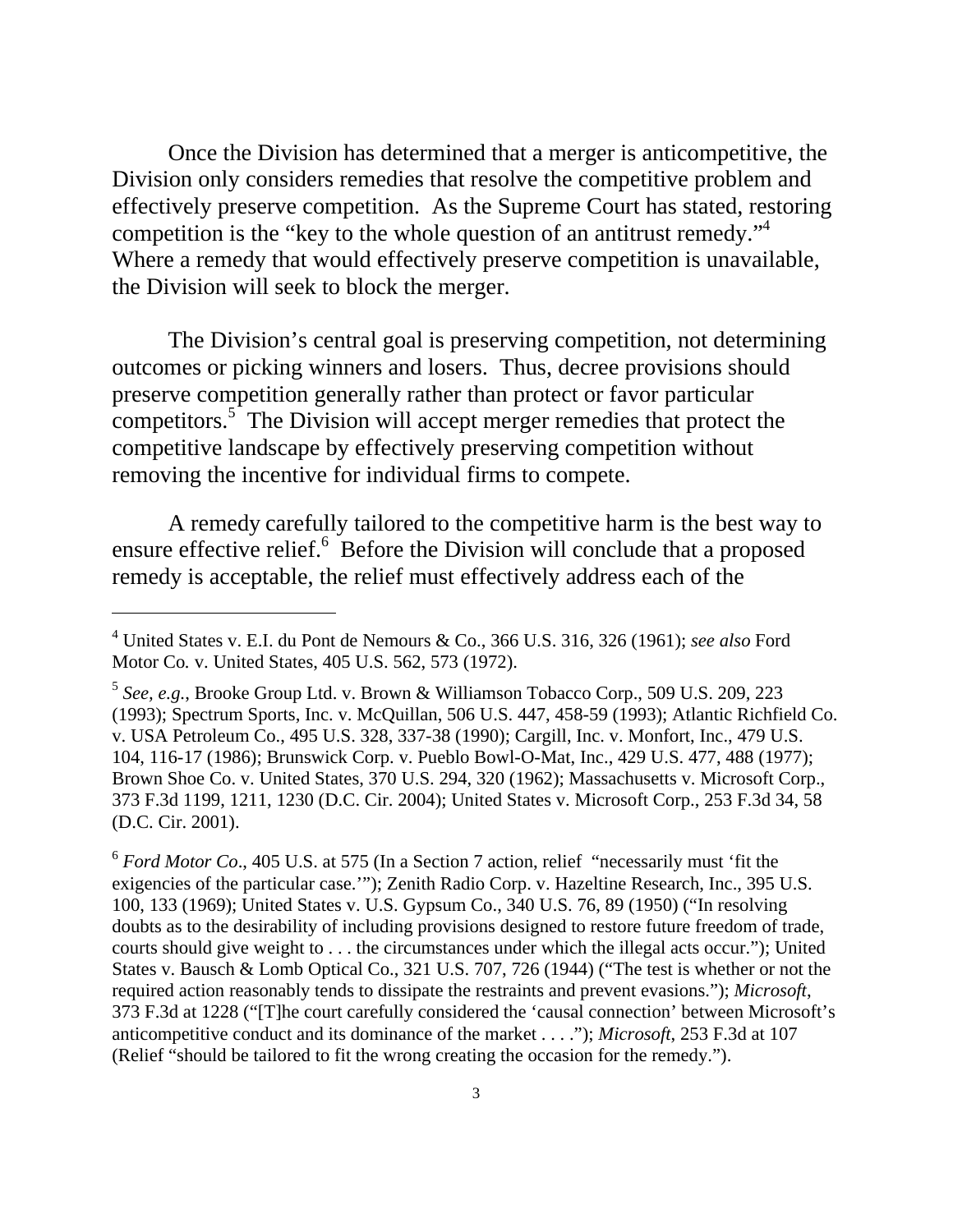<span id="page-7-0"></span>Division's competitive concerns. There should be a close, logical nexus between the proposed remedy and the alleged violation—and the remedy should fit the violation and flow from the theory or theories of competitive harm. Effective remedies preserve the efficiencies created by a merger, to the extent possible, without compromising the benefits that result from maintaining competitive markets.

The Division's focus is on effective relief for the particular merger presented. In certain factual circumstances, structural relief may be the best choice to preserve competition. In a different set of circumstances, conduct relief may be the best choice. In still other circumstances, a combination of both conduct and structural relief may be appropriate.

Any remedy assessment is fact-intensive. It normally will require determining (a) what competitive harm the violation has caused or likely will cause and (b) how the proposed relief will remedy that particular competitive harm. Only after these determinations are made does the Division decide whether the proposed remedy will effectively redress the violation. Basing remedies on the application of economic and legal analysis to the particular facts of each case avoids merely copying past relief proposals and is most likely to result in relief effectively protecting consumers.

### **B. Types of Mergers**

Horizontal mergers, vertical mergers, and mergers with both horizontal and vertical dimensions typically present different competitive issues and, as a result, different remedial challenges. In cases in which neither conduct nor structural relief, nor a combination of the two, would effectively preserve competition, the Division will seek to block the transaction.

## **1. Horizontal Mergers**

Horizontal mergers involve firms that are actual or potential competitors. Horizontal mergers can enhance market power by eliminating actual or potential competition between the merging parties, by increasing the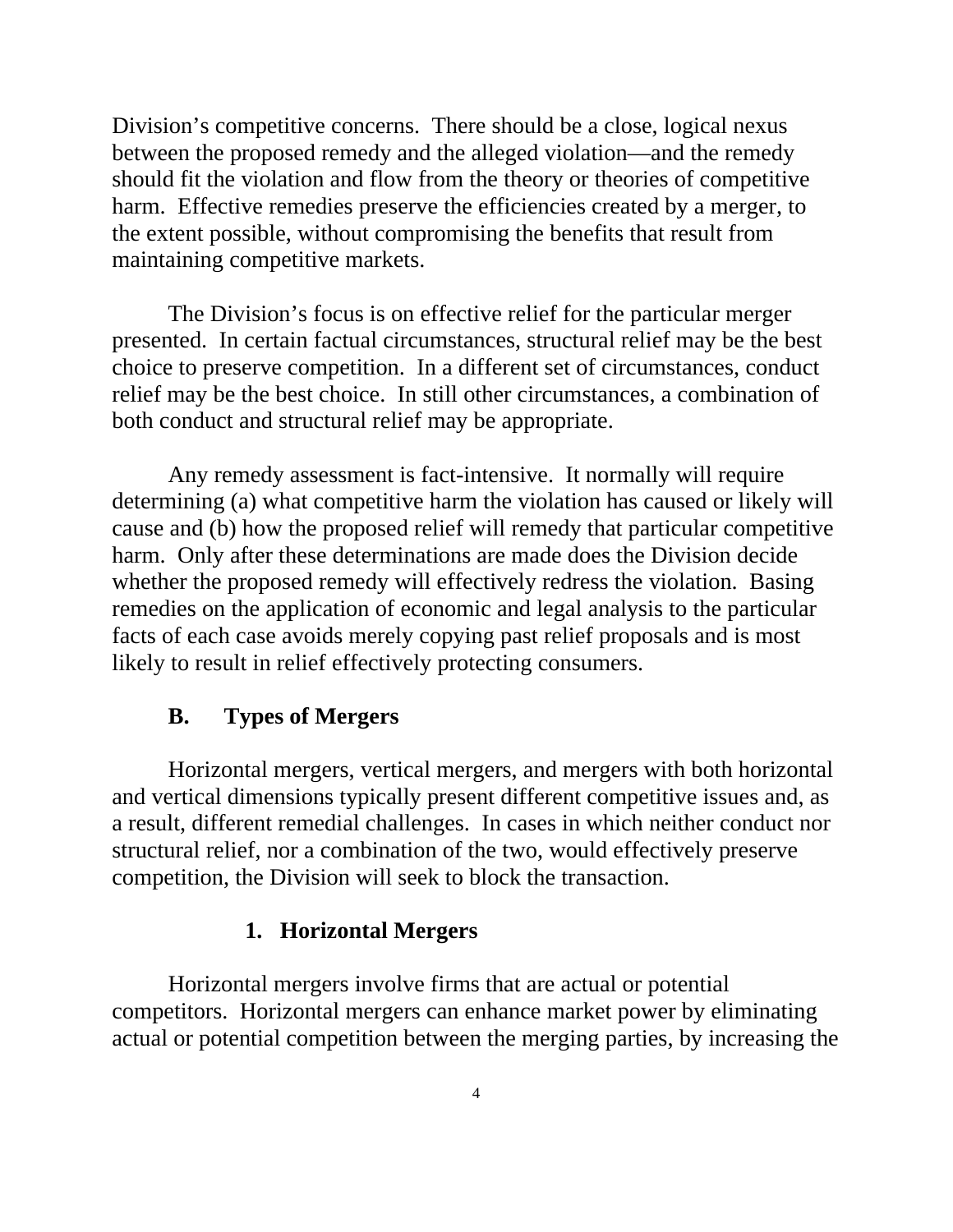<span id="page-8-0"></span>risk of coordination among rivals, or both.<sup>7</sup> In the case of horizontal mergers, enhanced market power is the result of combining similar sets of assets that otherwise would be used to compete. Consequently, if a competitive problem exists with a horizontal merger, the typical remedy is to prevent common control over some or all of the assets, thereby effectively preserving competition. Thus, the Division will pursue a divestiture remedy in the vast majority of cases involving horizontal mergers. Divestiture of overlapping assets, usually an existing business entity, can effectively preserve competition that the merger otherwise would eliminate.

# **2. Vertical Mergers**

Vertical mergers involve firms that do not operate in the same markets, and may not result in an overlap between the assets of the purchaser and the acquired entity. A purely vertical merger does not itself change the number of firms competing to produce a particular product or service. Nevertheless, vertical mergers can create changed incentives and enhance the ability of the merged firm to impair the competitive process. In such situations, a remedy that counteracts these changed incentives or eliminates the merged firm's ability to act on them may be appropriate. Accordingly, in appropriate vertical merger matters the Division will consider tailored conduct remedies designed to prevent conduct that might harm consumers while still allowing the efficiencies that may come from the merger to be realized. The Division also will consider structural remedies in vertical merger matters—they may be particularly effective when the vertical integration is a small part of a larger deal.

# **3. Mergers with Both Horizontal and Vertical Dimensions**

Mergers sometimes have both horizontal and vertical dimensions. These types of mergers can present combinations of the challenges

 <sup>7</sup>*See* UNITED STATES DEP'T OF JUSTICE & FED. TRADE COMM'N, HORIZONTAL MERGER GUIDELINES § 1 (2010). Enhanced market power resulting from a horizontal merger can result in a variety of harms to consumers, including higher prices and reduced product quality and variety. Enhanced market power also can make it more likely that the merged entity profitably and effectively can engage in exclusionary conduct. *Id.*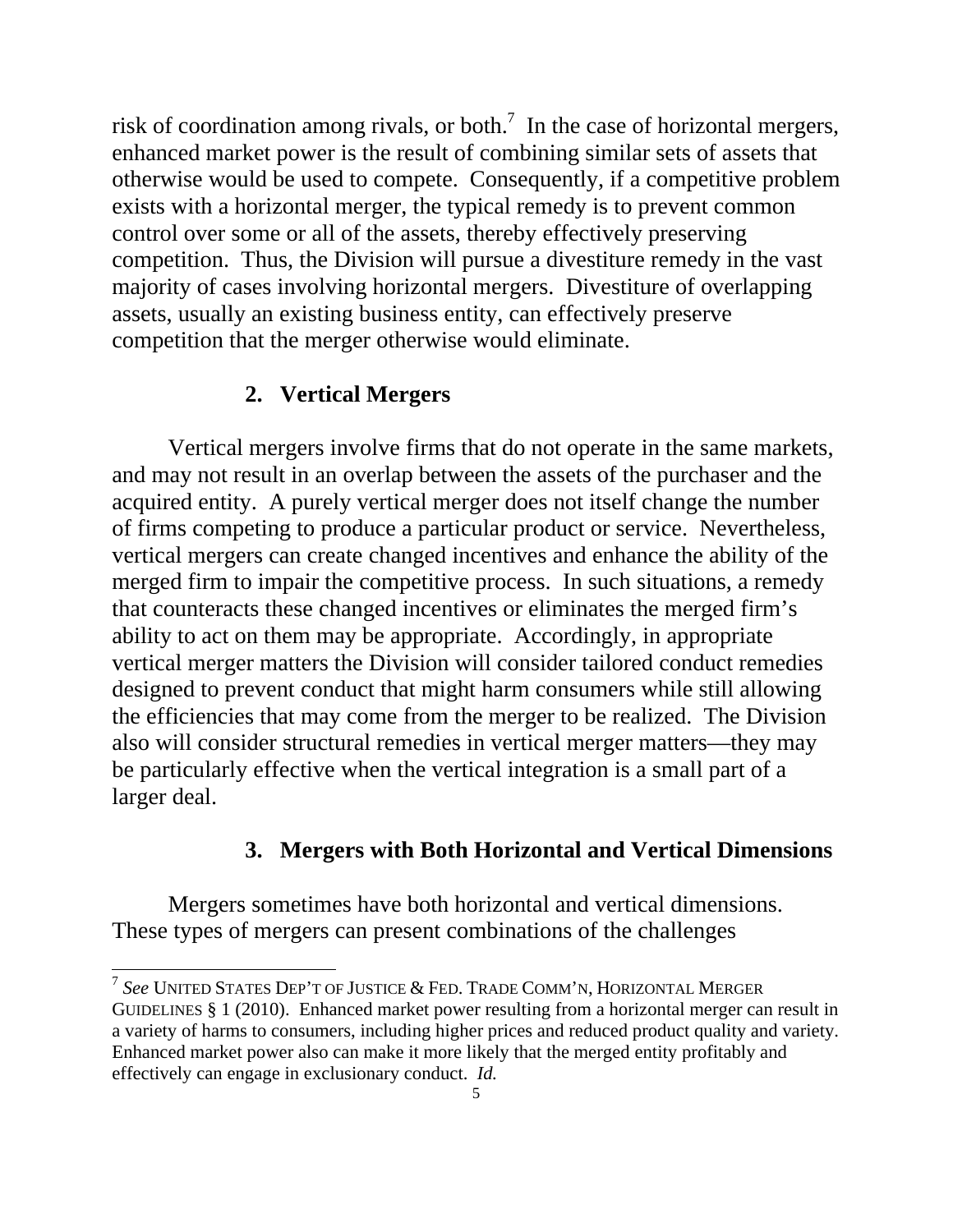<span id="page-9-0"></span>mentioned above. Effective remedies in these situations may require a combination of structural and conduct provisions affecting multiple markets.<sup>8</sup>

## **II. Types of Remedies**

Effective merger remedies typically include structural or conduct provisions.9 Each can be used to preserve competition in the appropriate factual circumstances. As discussed below, in some cases an effective remedy may call for a combination of different types of relief. In other cases, an effective remedy may be unavailable. In that circumstance, the Division will seek to block the merger.

Structural remedies generally will involve the sale of physical assets by the merging firms or requiring that the merged firm create new competitors through the sale or licensing of intellectual property rights.<sup>10</sup> Structural remedies in many cases can be "simple, relatively easy to administer, and sure" to preserve competition. $^{11}$ 

A conduct remedy usually entails provisions that prescribe certain aspects of the merged firm's post-consummation business conduct. Conduct remedies are a valuable tool for the Division. They can preserve a merger's potential efficiencies, and, at the same time, remedy the competitive harm

<sup>&</sup>lt;sup>8</sup> The transaction combining Comcast Corp. and NBC Universal, Inc. is a recent example of a merger presenting both horizontal and vertical issues. *See* United States v. Comcast Corp., No. 1:11-cv-00106, Complaint (D.D.C. 2011), *available at* http://www.justice.gov/atr/cases/f266100/ 266164.htm.

 $9^9$  Recently, the Division sought and obtained disgorgement in an action brought under Section 1 of the Sherman Act. United States v. Keyspan Corp., 2011 WL 338037 (S.D.N.Y. 2011). In appropriate circumstances, the Division also may consider seeking disgorgement in consummated merger challenges either instead of or in addition to unwinding the transaction. In particular, where available remedies are limited such that the defendant otherwise would be able to retain its unlawful profits, the Division may seek disgorgement of those profits. *See also* FED. TRADE COMM'N, POLICY STATEMENT ON MONETARY EQUITABLE REMEDIES IN COMPETITION CASES (July 25, 2003), *available at* http://www.ftc.gov/os/2003/07/disgorgementfrn.shtm.

<sup>&</sup>lt;sup>10</sup> United States v. 3D Systems Corp., 2002-2 Trade Cas.  $\P$  73,738 (D.D.C. 2001).

<sup>&</sup>lt;sup>11</sup> United States v. E.I. du Pont de Nemours & Co., 366 U.S. 316, 331 (1961).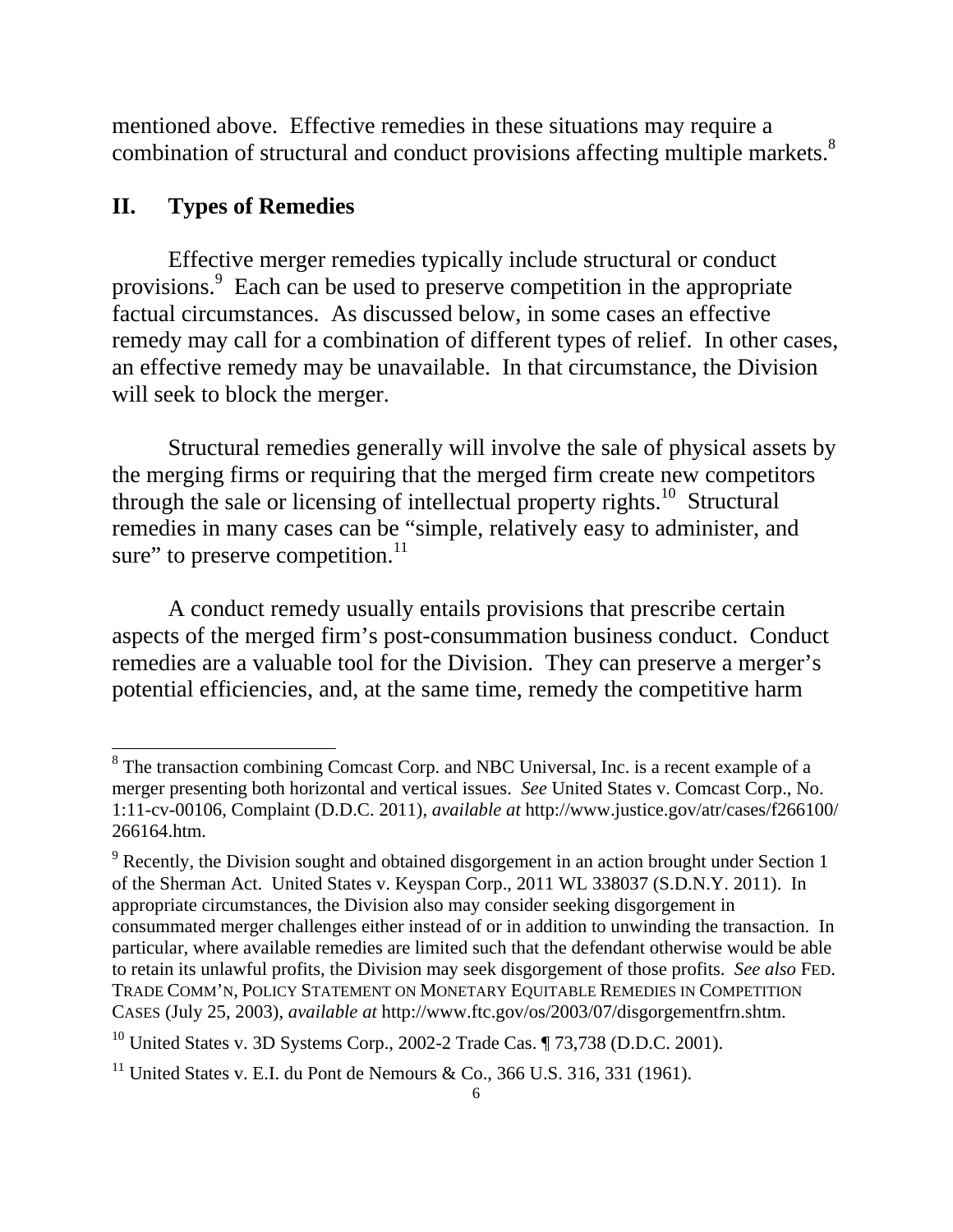<span id="page-10-0"></span>that otherwise would result from the merger.<sup>12</sup> Conduct relief can be a particularly effective option when a structural remedy would eliminate the merger's potential efficiencies, but, absent a remedy, the merger would harm competition.

## **A. Structural Remedies**

 $\overline{a}$ 

In reviewing a structural remedy and determining whether it will effectively preserve competition, the Division considers a number of factors regarding the assets to be divested. First and foremost, to ensure an effective structural remedy, any divestiture must include all the assets, physical and intangible, necessary for the purchaser to compete effectively with the merged entity. This often will require divestiture of an existing business entity.

# **1. Divestiture of All Assets Necessary for the Purchaser to Be an Effective, Long-Term Competitor**

The goal of a divestiture is to ensure that the purchaser<sup>13</sup> possesses both the means and the incentive to effectively preserve competition.<sup>14</sup>

A structural remedy typically requires clear identification of the assets a competitor needs to compete effectively in a timely fashion and over the long-term. The necessary assets may be tangible (factories capable of

 $12$  In determining appropriate conduct remedies, the Division appreciates that displacing the competitive decision-making process widely in an industry, or even for a firm, is undesirable. The Division is not a regulatory agency charged with determining how competition should occur in a particular industry. As a consequence, effective conduct remedies are tailored as precisely as possible to the competitive harms associated with the merger to avoid unnecessary entanglements with the competitive process.

<sup>&</sup>lt;sup>13</sup> The use of "purchaser" in this Guide refers to the third-party purchaser of the divested tangible or intangible assets from the merging firms.

<sup>&</sup>lt;sup>14</sup> See Ford Motor Co. v. United States, 405 U.S. 562, 573 (1972) ("The relief in an antitrust case must be 'effective to redress the violations' and 'to restore competition.' . . . Complete divestiture is particularly appropriate where asset or stock acquisitions violate the antitrust laws." (citation omitted)).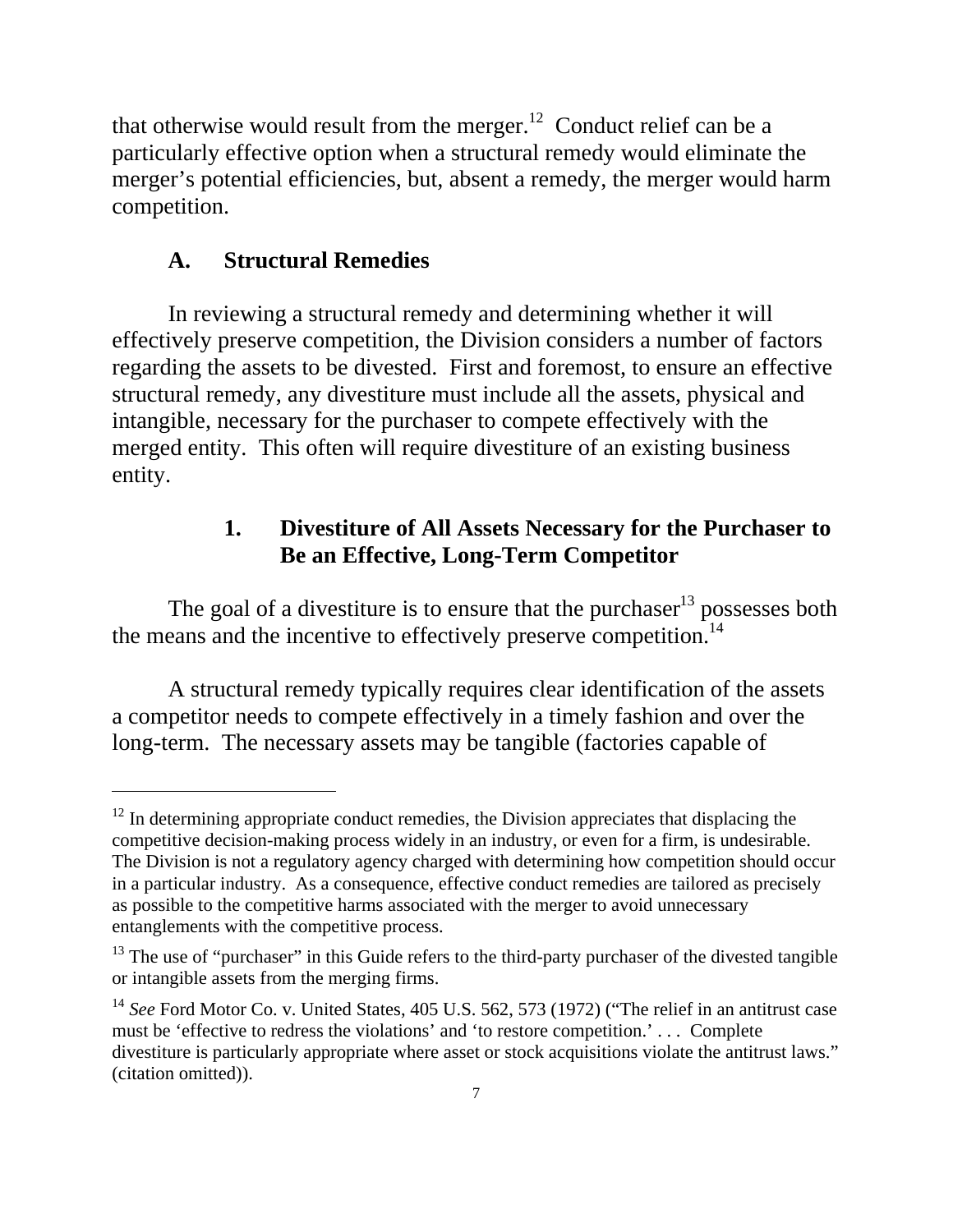<span id="page-11-0"></span>producing a product or raw materials used in the production of some other final good), intangible (patents, copyrights, trademarks, or rights to facilities such as airport gates or landing slots), or a combination. An effective divestiture addresses whatever obstacles (for example, lack of a distribution system or necessary know-how) led to the conclusion that a competitor, absent the divestiture, would not be able to discipline a merger-generated increase in market power.<sup>15</sup> The divestiture assets must be substantial enough to enable the purchaser to effectively preserve competition, and should be sufficiently comprehensive that the purchaser will use them in the relevant market and be unlikely to liquidate or redeploy them.<sup>16</sup> Moreover, the purchaser should have the ability to compete effectively in the relevant market.<sup>17</sup>

## **2. Divestiture of an Existing Business Entity**

Any divestiture must contain the set of assets necessary to ensure the efficient current and future production and distribution of the relevant product, thereby effectively preserving the competition that would have been lost through the merger. To best achieve this goal, the Division often will insist on the divestiture of an existing business entity that already has demonstrated its ability to compete in the relevant market.<sup>18</sup> The Federal Trade Commission Divestiture Study found that divestitures of on-going

<sup>15</sup> S*ee, e.g.*, White Consol. Indust., Inc. v. Whirlpool Corp., 612 F. Supp. 1009 (N.D. Ohio 1985), *vacated on other grounds*, 619 F. Supp. 1022 (N.D. Ohio 1985), *aff'd*, 781 F.2d 1224 (6th Cir. 1986) (analyzing sufficiency of a proposed divestiture package to effectively preserve competition).

<sup>16</sup>*See* Chemetron Corp. v. Crane Co., 1977-2 Trade Cas. ¶ 61,717 at 72,930 (N.D. Ill. 1977). In a merger between firm A and firm B, the Division generally would be indifferent as to which firm's assets are divested, despite possible qualitative differences between the firms' assets, so long as the divestiture effectively preserves competition. However, if the divestiture of one firm's assets would not preserve competition, then the other firm's assets must be divested. For example, if firm A's productive assets can operate efficiently only in combination with other assets of the firm, while firm B's productive assets are free-standing, the Division likely would require the divestiture of firm B's assets.

 <sup>17</sup>*See infra* Part IV.B.4.

<sup>&</sup>lt;sup>18</sup> In some cases, an existing business entity may be a single plant that produces and sells the relevant product; in other cases, it may be an entire division.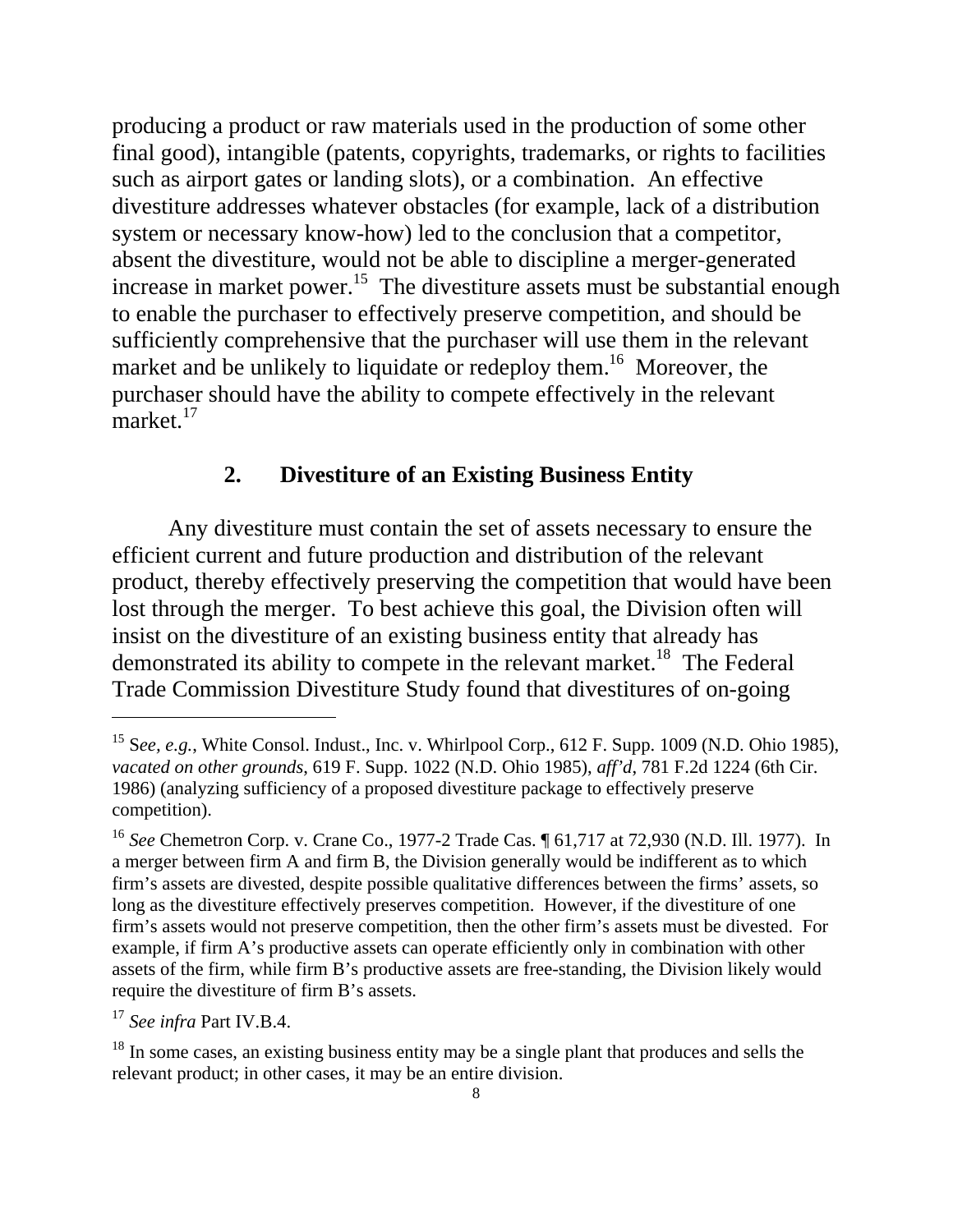businesses succeeded at a higher rate than divestitures of selected assets.<sup>19</sup> A major reason for this is that an existing business entity typically possesses not only all the physical assets, but also the personnel, customer lists, information systems, intangible assets, and management infrastructure necessary for the efficient production and distribution of the relevant product, and it has already succeeded in competing in the market. That typically is a good basis for concluding that its divestiture could be an effective remedy.

In structural remedies, the general preference is for the divestiture of an existing business. The Division recognizes that the merging firm may have an incentive to divest fewer assets than are required for the purchaser to compete effectively going forward. A purchaser's interests are not necessarily identical to those of the public, and so long as the divested assets produce something of value to the purchaser (possibly providing it with the ability to earn profits in some other market or to produce weak competition in the relevant market), it may be willing to buy them at a fire-sale price regardless of whether they cure the competitive concerns.

While the foregoing conditions support the Division's preference for divestiture of existing, intact businesses, the Division may consider accepting divestiture of less than an existing business when a set of acceptable assets can be assembled from both of the merging firms. However, the Division must be persuaded that these assets will create a viable entity that will effectively preserve competition. The Division may require either an upfront buyer or a "crown jewel" provision in such circumstances to ensure that the package results in a buyer that will preserve competition in the market.<sup>20</sup>

In addition, the Division may approve divestiture of less than an existing business entity when certain of the entity's assets are already in the possession of, or readily obtainable in a competitive market by, the purchaser. For example, if the purchaser already has its own distribution system, then insisting that a comparable distribution system be included in

 $^{19}$  Fed. Trade Comm'n, Staff of the Bureau of Competition, A Study of the COMMISSION'S DIVESTITURE PROCESS § II.B.3 (1999).

<sup>20</sup>*See infra* Parts IV.A.2.a and IV.A.2.b.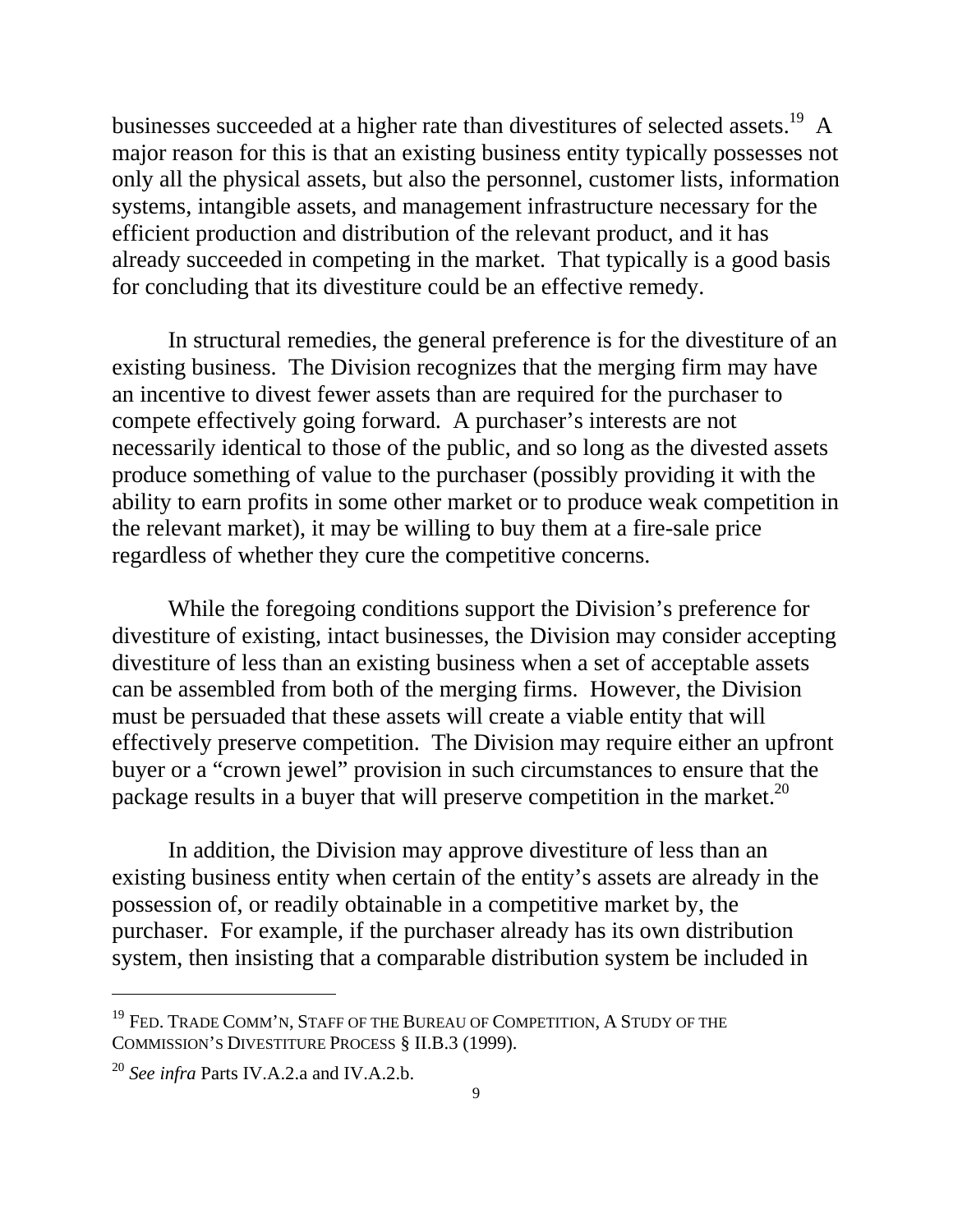the divestiture package may create an unwanted and costly redundancy. In such a case, divesting the assets required efficiently to design and build the relevant product may be sufficient. Of course, in those circumstances, the Division would need to know the purchaser's identity in advance.<sup>21</sup>

The Division also may consider divestiture of more than an existing business entity when necessary to effectively preserve competition. Even if an existing business entity includes all of the production and marketing assets necessary for producing and selling the relevant product, that will not always enable the purchaser to preserve the competition threatened by the merger. Where divestiture of an existing business entity is insufficient to resolve the competitive issues raised by the proposed merger, additional assets from the merging firms will need to be included in the divestiture package. For example, in some industries, it is difficult to compete without offering a "full line" of products. In such cases, the Division may seek to include a full line of products in the divestiture package, even when its antitrust concern relates to only a subset of those products.<sup>22</sup> Similarly, although the merger creates a competitive problem in a United States market, divestiture of a world-wide

 $21$  In unusual circumstances, in which there are many potential purchasers that possess or could acquire in a competitive market the assets necessary to effectively preserve competition despite purchasing less than an existing business entity, the Division may not need to know the identity of the specific purchaser in advance. *See, e.g.*, United States v. Unilever N.V., 1:11-cv-00858, Competitive Impact Statement 12 (D.D.C. 2011) (explaining that the proposed final judgment does not require divestiture of any manufacturing plants or real property "because many contract manufacturers have the available capacity, plants, and ability to manufacture" the divested products). The Division also might approve divestiture of less than an existing business entity in matters involving industries where there has been a substantial history of success with divestitures of this kind.

<sup>&</sup>lt;sup>22</sup> See, e.g., United States v. Cookson Group plc, 1-08-cv-00389, Competitive Impact Statement, 8 n.1 (D.D.C. 2008), *available at* http://www.justice.gov/atr/cases/f230700/230742.pdf (in addition to allowing purchaser to produce products in relevant markets, proposed remedy would allow purchaser "to offer the 'full line' of" products offered by one of the merging parties, ensuring that "the purchaser would have the incentive and all the assets necessary to be an effective, long-term competitor in these products"); United States v. Mittal Steel Co. N.V., 1:06 cv-01360, Competitive Impact Statement 10 (D.D.C. 2006), *available at*  http://www.justice.gov/atr/cases/f217400/217491.htm (proposed remedy would require divestiture of entire plant, which made multiple flat-rolled steel products, where there was a competitive problem with only one of those products).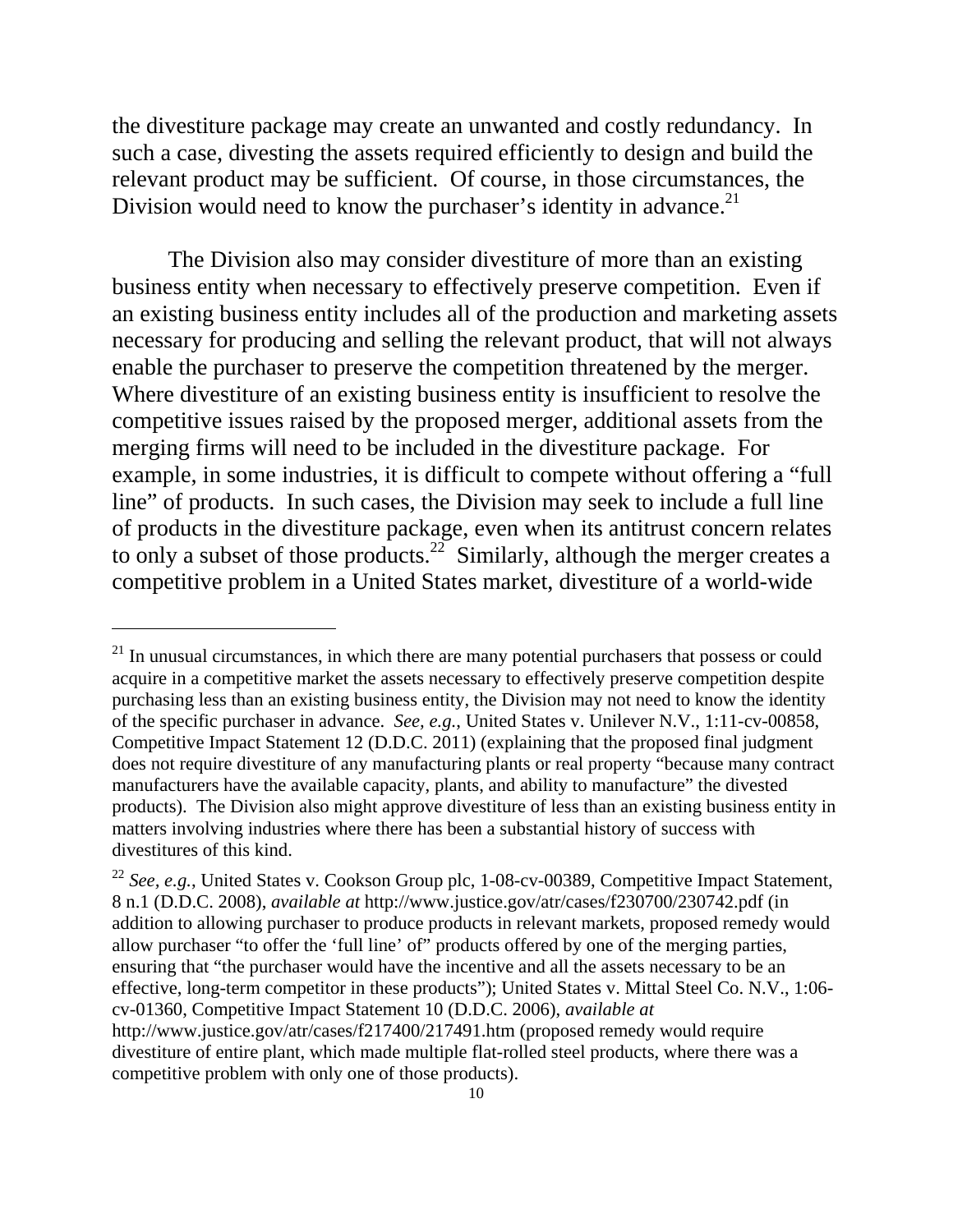<span id="page-14-0"></span>business may be necessary to effectively preserve competition. More generally, integrated firms can provide scale and scope economies that a purchaser may not be able to achieve by obtaining only those assets related to the relevant product(s).

#### **3. Divesting Rights to Critical Intangible Assets**

necessary to effectively preserve the competition threatened by the merger.<sup>25</sup> Where a critical asset is an intangible one—e.g., where firms with alternative patent rights for producing the same final product are merging structural relief must provide one or more purchasers with rights to that asset.<sup>23</sup> Such rights can be provided either by sale to a different owner or through licensing.<sup>24</sup> There also may be circumstances when licensing the intangible assets to multiple firms—or perhaps even to "all comers"—is

When the remedy requires divestiture of intangible assets, often an issue arises as to whether the merged firm should retain rights to those assets, such as the right to operate under a divested patent. Permitting the merged firm to retain access to critical intangible assets may present a significant competitive risk. Because the purchaser of the intangible assets will not have the right to exclude all others (specifically, the merged firm), it may be more difficult for it to differentiate its product from its rivals' and therefore it may

 $^{23}$  A critical asset is one that is necessary for the purchaser to compete effectively in the market in question. When a patent covers the right to compete in multiple product or geographic markets, yet the merger adversely affects competition in only a subset of these markets, the Division will insist on the sale or license of rights necessary to effectively preserve competition in the affected markets. In some cases, this may require that the purchaser or licensee obtain the rights to produce and sell only the relevant product. In other circumstances, it may be necessary to give the purchaser or licensee the right to produce and sell other products (or use other processes), where doing so permits the realization of scale and scope economies necessary to compete effectively in the relevant market.

<sup>&</sup>lt;sup>24</sup> United States v. National Lead Co., 332 U.S. 319, 348 (1947) (courts may order mandatory patent licensing as relief in antitrust cases where necessary to restore competition). When the divestiture involves licensing, the Division generally will insist on fully paid-up licenses rather than running royalties.

<sup>&</sup>lt;sup>25</sup> See, e.g., United States v. Miller Industries, Inc., 2001-1 Trade Cas. ¶ 73,132 (D.D.C. 2000); United States v. Cookson Group plc, 1994-1 Trade Cas. ¶ 70,666 (D.D.C. 1993).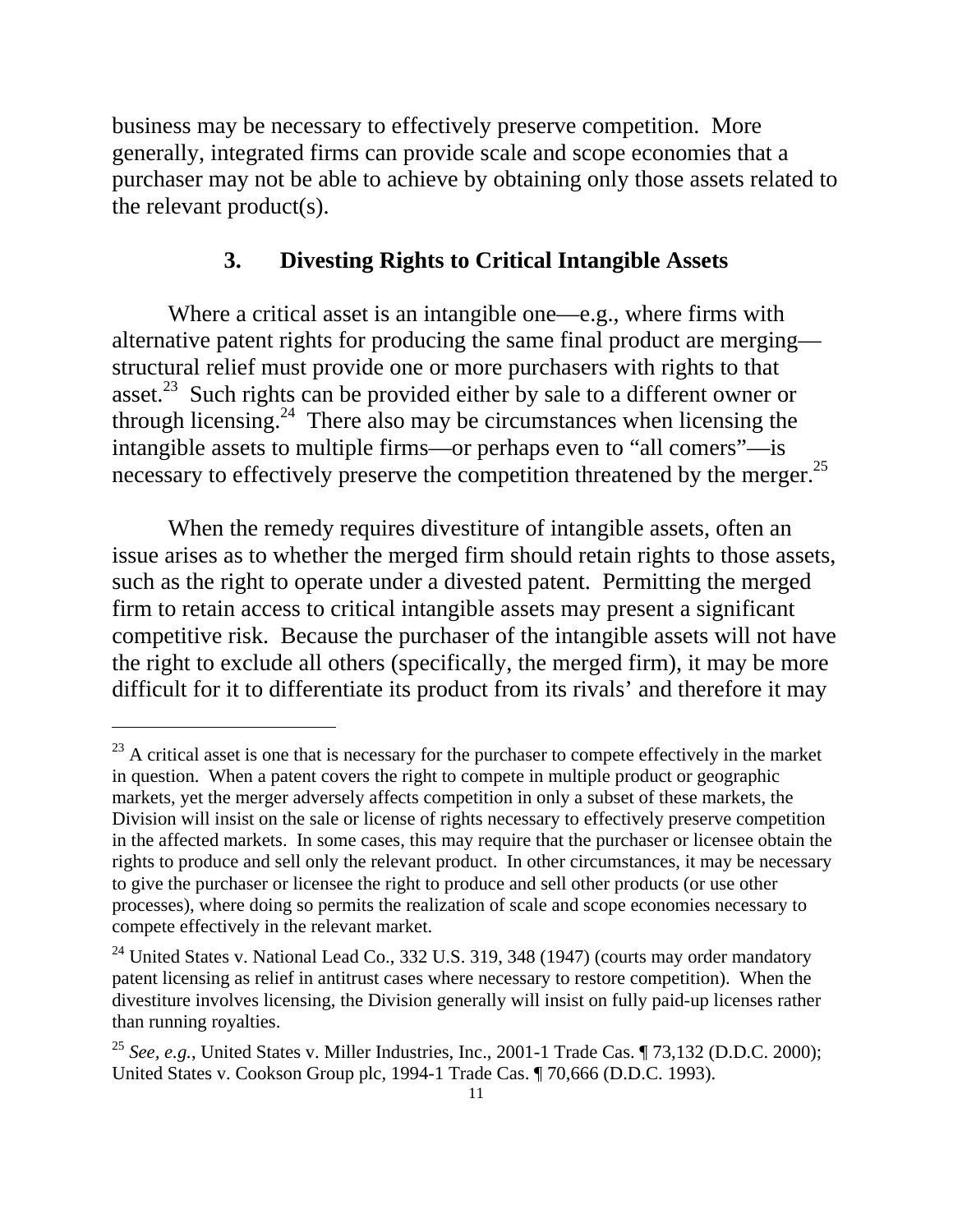<span id="page-15-0"></span>be a lesser competitive force in the market. Also, if the purchaser is required to share rights to an intangible asset (like a patent or a brand name), it may not engage in competitive conduct (including investments and marketing) that it might have engaged in otherwise. In these circumstances, the Division is likely to conclude that permitting the merged firm to retain rights to critical intangible assets will prevent the purchaser from effectively preserving competition and, accordingly, the Division will require that the merged firm relinquish all rights to the intangible assets. $^{26}$ 

However, there may be other circumstances when the merged firm needs to retain rights to the intangible assets to achieve demonstrable efficiencies—which are not otherwise obtainable through an efficient licensing agreement with the purchaser following divestiture—and a nonexclusive license is sufficient to preserve competition and assure the purchaser's future viability and competitiveness.<sup>27</sup> Under these circumstances, the merged firm likely will be permitted to retain certain rights to the critical intangible assets and may be required only to provide the purchaser with a non-exclusive license.<sup>28</sup>

## **B. Conduct Remedies**

 $\overline{a}$ 

Conduct remedies can be an effective method for dealing with competition concerns raised by vertical mergers and also are sometimes used to address concerns raised by horizontal mergers (usually in conjunction with a structural remedy).

As with horizontal mergers, crafting an appropriate remedy for anticompetitive vertical mergers requires identifying the particular

<sup>&</sup>lt;sup>26</sup> For example, the Division required the divestiture of rights to trade dress and other intellectual property relating to certain brands of hair care products in United States v. Unilever N.V., 1:11 cv-00858, Competitive Impact Statement 11 (D.D.C. 2011).

 $27$  These conditions are more likely to be satisfied in, for example, the case of production process patents than with final product patents, copyrights, or trademarks because the purchaser is more likely to rely on the latter to distinguish its products from incumbent products.

<sup>28</sup>*See, e.g.*, United States v. 3D Systems Corp., 2002-2 Trade Cas. ¶ 73,738 (D.D.C. 2001).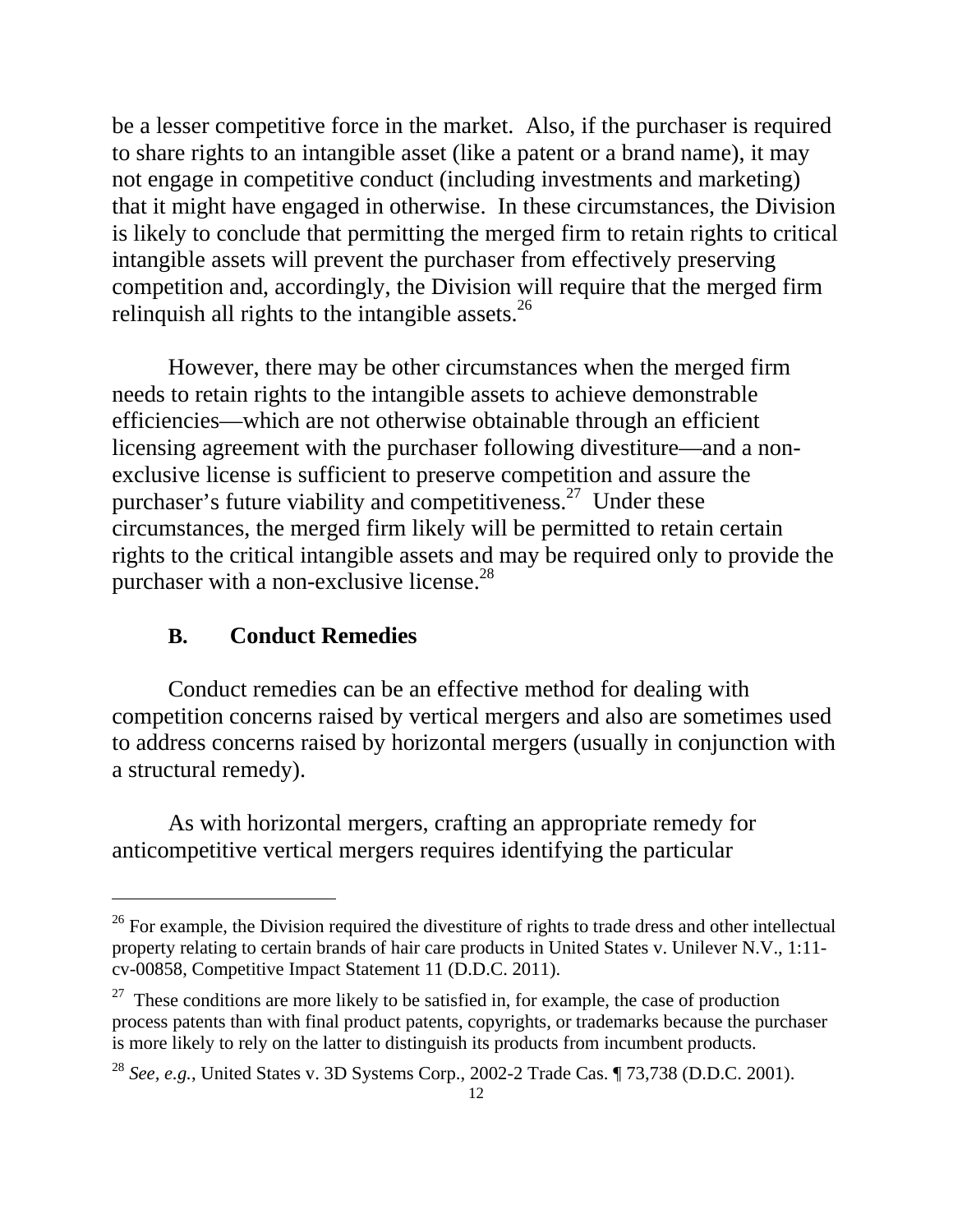<span id="page-16-0"></span>competitive concerns raised by a specific transaction. Tailoring a conduct remedy to the particular competitive concern(s) raised by a vertical merger can effectively prevent harmful conduct while preserving the beneficial aspects of the merger.

considered, however, a remedy is not effective if it cannot be enforced.<sup>29</sup> There is a panoply of conduct remedies that may be effective in preserving competition. No matter what type of conduct remedy is Remedial provisions that are too vague to be enforced, or that can easily be misconstrued or evaded, fall short of their intended purpose and may leave the competitive harm unchecked.

Clear and careful drafting is especially important for conduct remedies. Decrees should precisely and unambiguously spell out a defendant's obligations, so that it is clear what must or must not be done to satisfy the terms. A decree that is not clearly and carefully drafted can be an invitation for a defendant to try to evade the intent of the decree. For that reason, decrees should avoid vague language or potential loopholes that might lead to circumvention of the decree.

The most common forms of conduct relief are firewall, nondiscrimination, mandatory licensing, transparency, and anti-retaliation provisions, as well as prohibitions on certain contracting practices. When considering using these remedies, and other types of conduct remedies, the Division carefully analyzes the particular factual context to ensure that their use will effectively preserve competition.

# **1. Firewall Provisions**

 $\overline{a}$ 

Firewalls are designed to prevent the dissemination of information within a firm. For example, if an upstream monopolist proposes to merge with one of three downstream firms that compete against one another, the

<sup>29</sup>*See, e.g.*, New York v. Microsoft Corp., 224 F. Supp. 2d 76, 137 (D.D.C. 2002) ("Plaintiffs' definition is vague and ambiguous, rendering compliance with the terms of Plaintiffs' remedy which are reliant upon this definition to be largely unenforceable."), *aff'd sub nom*. Massachusetts v. Microsoft Corp., 373 F.3d 1199 (D.C. Cir. 2004).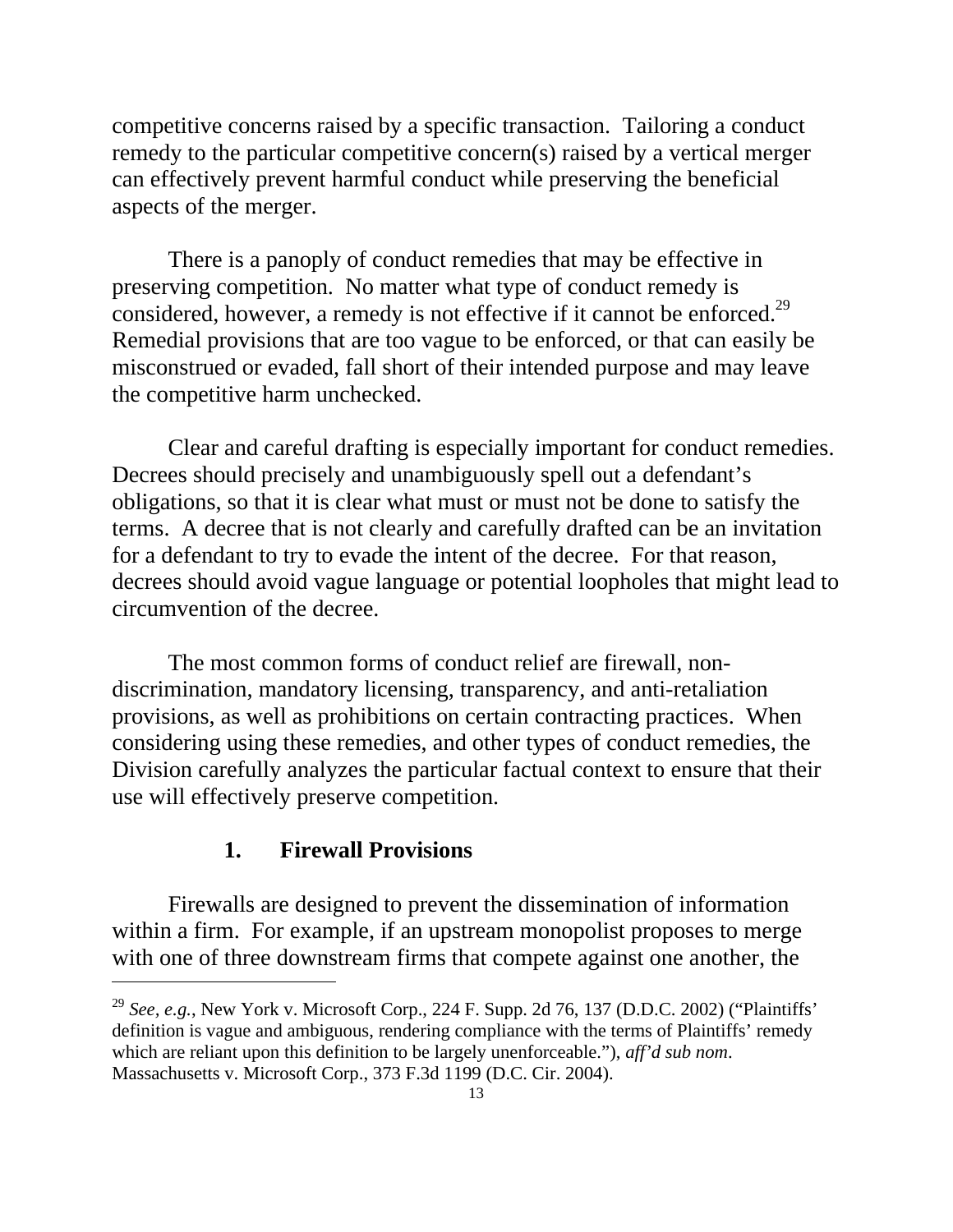<span id="page-17-0"></span> some instances facilitate coordination between upstream competitors. A Division may be concerned that the upstream firm will share information with its acquired downstream firm (and perhaps with the two other downstream firms) to facilitate anticompetitive behavior.<sup>30</sup> The Division also may be concerned that information shared by an upstream firm with its downstream subsidiary will be communicated to competing upstream firms with which the downstream subsidiary deals. Such communications may in firewall could prevent these problems. The Division has used firewalls in certain defense industry mergers and in vertical and other non-horizontal mergers when both the loss of efficiencies from blocking the merger outright and the harm to competition from allowing the transaction to go unchallenged are high. $31$ 

In designing a firewall, the Division is careful to ensure that the provision prevents the targeted information from being disseminated. Time and effort are devoted to carefully identifying potentially problematic types of information and to considering how to effectively cordon off that information. Effective monitoring also is required to ensure that the firewall provision is adhered to and is effective.

#### **2. Non-Discrimination Provisions**

 $\overline{a}$ 

Non-discrimination provisions incorporate the concepts of equal

 $30$  While coordination is perhaps the chief concern in these instances, information sharing also could lead rivals concerned about misappropriation of their proprietary information to underinvest in product development and thus stifle innovation. Further, information sharing could lead to unilateral anticompetitive effects.

<sup>31</sup>*See, e.g.*, United States v. Northrop Grumman Corp., 1:02-cv-02432, Competitive Impact Statement 18-19 (D.D.C. 2002) (establishing firewall between Northrop's payload and satellite prime businesses); United States v. Lehman Bros. Holdings, Inc., 1:98-cv-00796, Competitive Impact Statement (D.D.C. 1998) (establishing certain firewalls between L3 Communications and Lockheed Martin regarding certain defense technologies). *See also*, United States v. Ticketmaster Entm't, Inc., 2010-2 Trade Cas. ¶ 77,113 (D.D.C. 2010) (prohibiting disclosure of client ticketing data to employees whose principal job responsibilities involve the operation or day-to-day management of defendant's venues, concert promotions, or artist management services).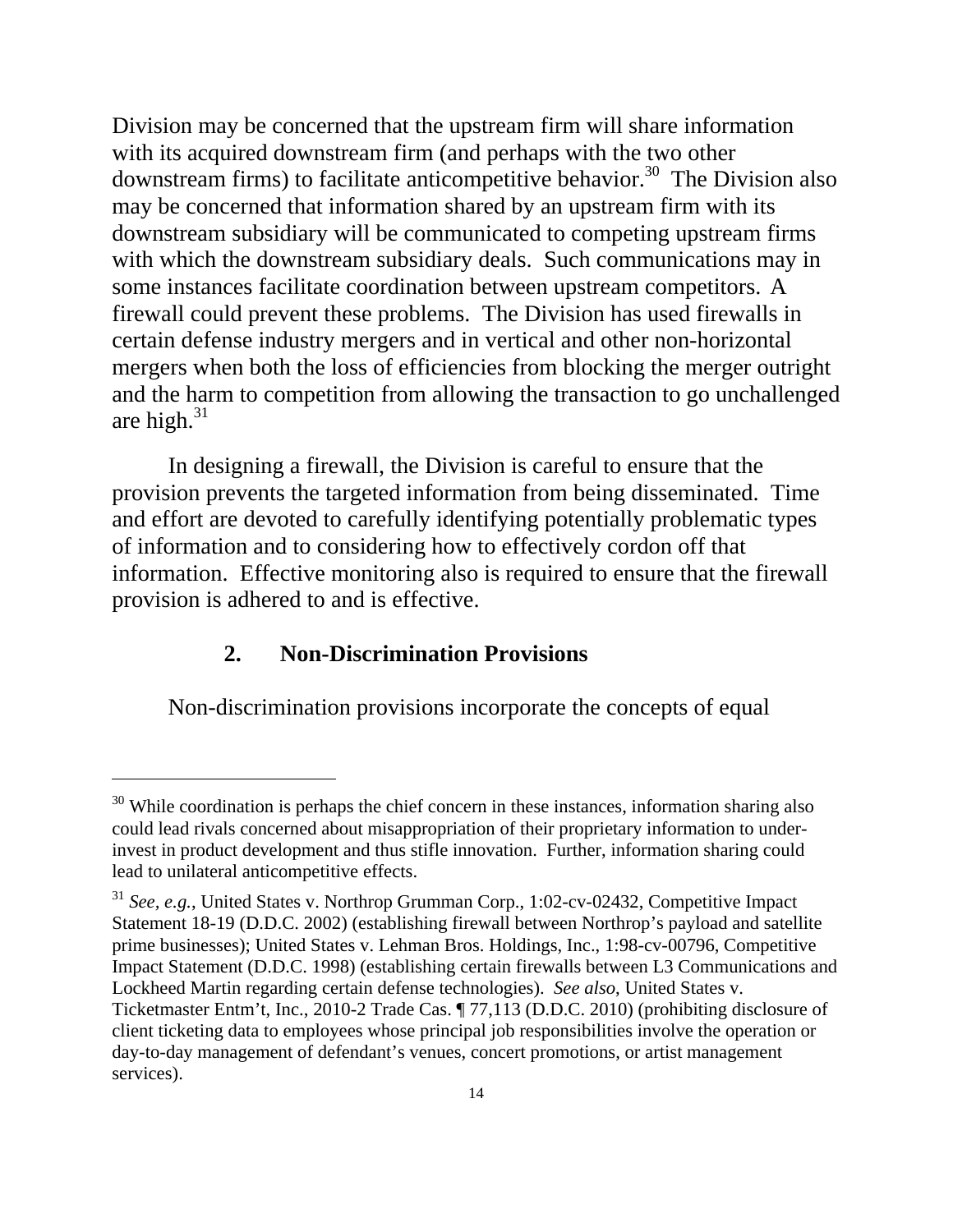<span id="page-18-0"></span>access, equal efforts, and equal terms.<sup>32</sup> If, for example, an upstream monopolist proposes to merge with one of three downstream firms competing in the same relevant market, the Division may be concerned that the upstream firm will have an incentive to favor the acquired downstream firm by offering less attractive terms to, or refusing to deal with, the acquired firm's competitors.

In certain circumstances, depending on what information is available regarding competitive prices in the relevant market, the Division will consider employing a non-discrimination clause requiring the upstream firm to offer the same terms to all three downstream competitors. The Division will be careful to ensure that any such provision will effectively protect against the independent downstream firms getting lesser quality product, slower delivery times, reduced service, or unequal access to the upstream firm's products.

When including a non-discrimination clause in a decree, the Division may insist on an arbitration provision that will allow complainants to resolve controversies regarding the merged entity's conduct under the clause without direct Division involvement. The Division will monitor the implementation of the arbitration provision and in all cases retains responsibility for decree enforcement.

#### **3. Mandatory Licensing Provisions**

In certain circumstances, parties may propose to settle under terms whereby they would license certain technology or other assets on fair and reasonable terms that would prevent harm to competition. Mandatory licensing of this kind raises issues that are related to the issues discussed above regarding divestiture of intangible assets.<sup>33</sup> Licensing terms of this sort may alleviate competitive concerns by enabling competitors to adjust to the change in ownership of a key input necessary to effectively preserve

<sup>&</sup>lt;sup>32</sup> See, e.g., United States v. Comcast Corp., 1:11-cv-00106, Competitive Impact Statement 30-33 (D.D.C 2011), *available at* http://www.justice.gov/atr/cases/f266100/266158.pdf.

<sup>33</sup>*See supra* Part II.A.3.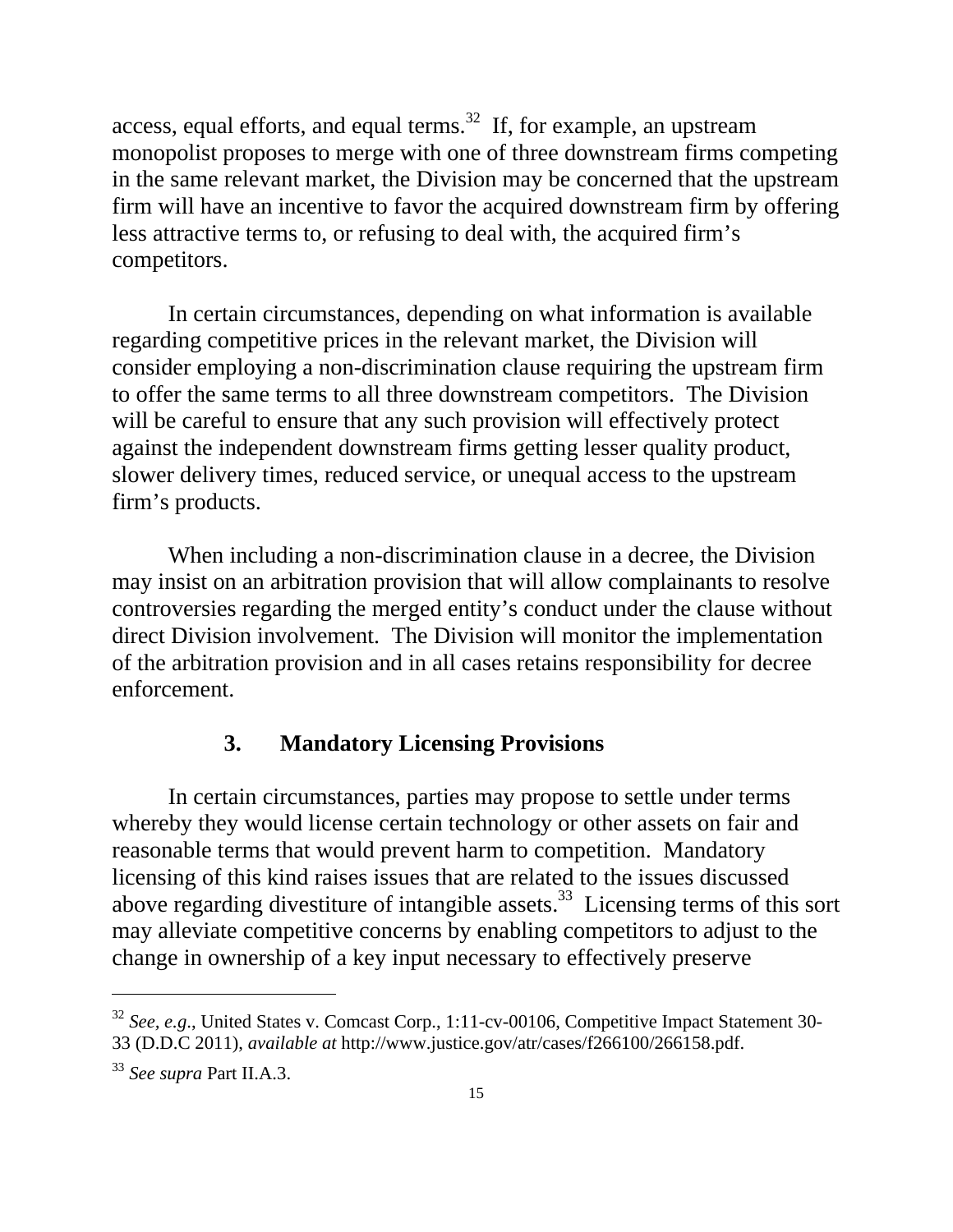<span id="page-19-0"></span>competition.<sup>34</sup> Licensing agreements of this type can be enforced through mandatory arbitration provisions.

#### **4. Transparency Provisions**

The Division on occasion has used so-called transparency provisions as a form of relief in vertical merger cases.<sup>35</sup> Such provisions usually require the merged firm to make certain information available to a regulatory authority that the firm otherwise would not be required to provide. For example, a telecommunications firm may be required to inform a regulatory agency of the prices the firm is charging customers for telecommunications equipment, even though the regulatory agency may not have the authority to regulate those prices. The additional information can aid the regulatory agency in preventing the firm from engaging in regulatory evasion by, for example, charging telecommunications equipment clients with which it competes for telecommunications services higher prices than it charges its other telecommunications equipment customers.

## **5. Anti-Retaliation Provisions**

 $\overline{a}$ 

Another type of conduct remedy that may prove effective in preserving competition is an anti-retaliation provision. These provisions can take different forms. For example, they may bar the merged entity from retaliating against customers or other parties who enter into (or contemplate entering into) contracts or who do business with the merged entity's competitors.<sup>36</sup> These kinds of provisions are designed to prevent the merged

<sup>&</sup>lt;sup>34</sup> See, e.g., United States v. Google, 1:11-cv-00688, Competitive Impact Statement 9-13 (D.D.C. 2011); *Comcast*, 1:11-cv-00106 at 30-33.

<sup>35</sup>*See, e.g.*, United States v. MCI Commc'ns Corp., 1994-2 Trade Cas. ¶70,730 (D.D.C. 1994) (requiring disclosure of various data, including prices, terms, and conditions of telecommunications services, volumes of telecommunications services traffic, and average time between order and delivery of circuits between certain entities). In considering requiring a transparency provision the Division will be alert to the possibility that increased transparency could, under some conditions, facilitate coordination in certain industry settings.

<sup>36</sup>*See, e.g.*, United States v. Ticketmaster Entm't, Inc., 2010-2 Trade Cas. ¶ 77,113 (D.D.C. 2010).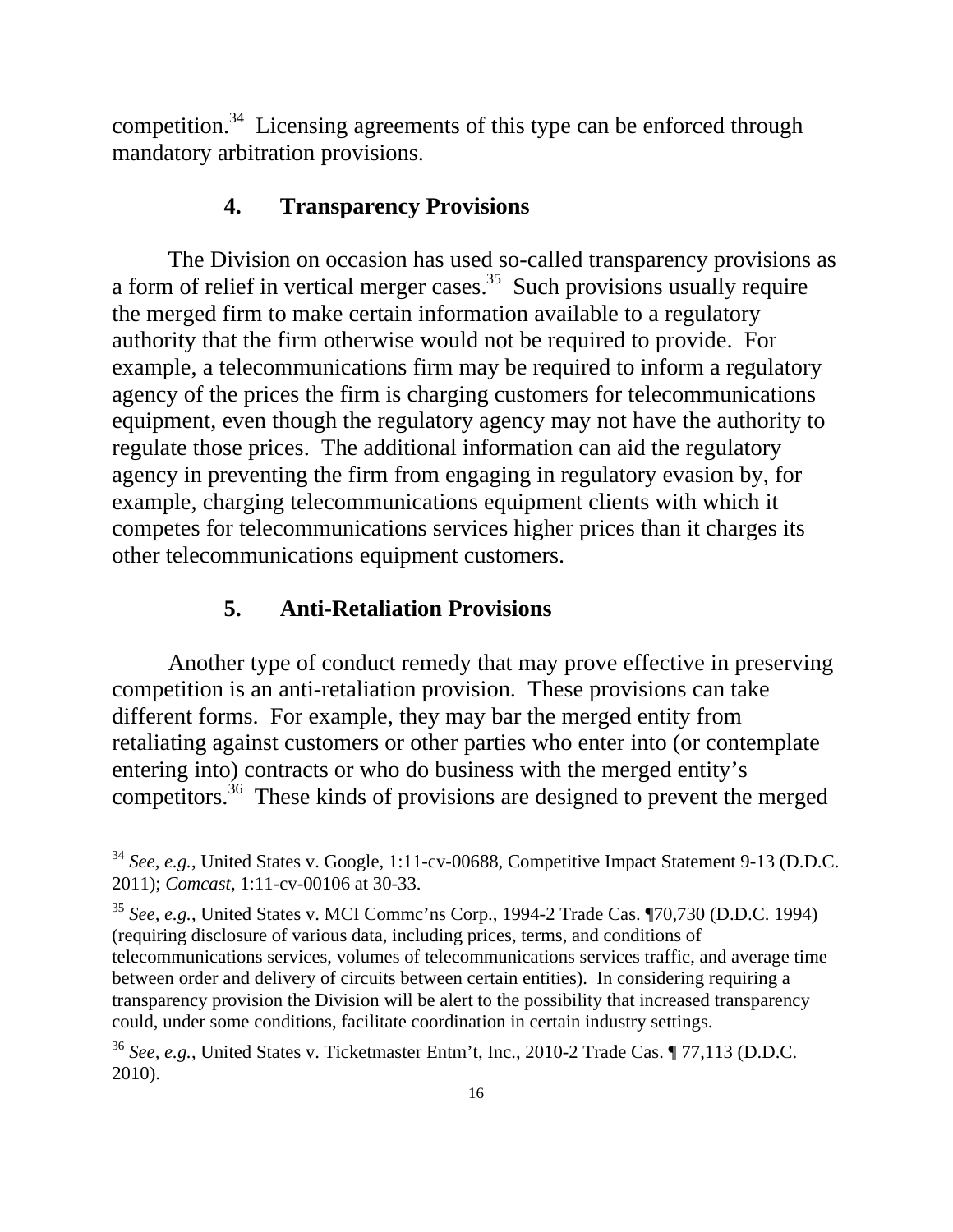<span id="page-20-0"></span>entity from unreasonably restricting competition. An anti-retaliation provision also may prohibit the merged entity from discriminating or retaliating against an entity for providing information to the Division about alleged non-compliance with a decree or for invoking any of the provisions of a decree or a regulatory agency's rule or order.<sup>37</sup> This type of provision helps ensure that potential complainants are not reluctant to step forward and that appropriate decree enforcement is not frustrated by the merged entity.

# **6. Prohibitions on Certain Contracting Practices**

In some circumstances, the Division may require prohibitions on restrictive contracting practices by the merged entity. Restrictive or exclusive contracts can be competitively neutral, procompetitive, or anticompetitive, depending on a number of factors. In some situations a merged entity might use restrictive or exclusive contracting anticompetitively to block competitors' access to a vital input. Or, a merged entity might enter into short**-**term contracts with key customers that include automatic renewal provisions to foreclose or slow entry. In these types of situations, it may be appropriate to impose limits on the merged entity's ability to enter into restrictive or exclusive contracts.<sup>38</sup> Prohibitions on restrictive contracting may be particularly appropriate in vertical mergers in which the merged entity will control an input that its competitors must access to remain viable.

## **7. Other Types of Conduct Remedies**

While the above provisions are the most common forms of conduct relief, other conduct remedies are also possible. These other types of conduct remedies include notice of otherwise non-reportable mergers,  $39^{\circ}$  supply contracts, and restrictions on reacquisition of scarce personnel assets.<sup>40</sup> Other

<sup>37</sup>*See, e.g.*, *Comcast*, 1:11-cv-00106, Competitive Impact Statement 34, 40.

<sup>38</sup> S*ee, e.g.*, *id.* at 34-37.

<sup>39</sup>*See, e.g*., United States v. Chancellor Media Corp., 1999-1 Trade Cas. ¶72,536 (D.D.C. 1999).

<sup>40</sup>*See, e.g.*, United States v. AlliedSignal, Inc., 2000-2 Trade Cas. ¶ 73,023 (D.D.C. 2000); United States v. Aetna, Inc., 1999-2 Trade Cas. ¶ 72,730 (N.D. Tex. 1999); *see also infra* Part II.C. Another type of conduct remedy the Division has used is a so-called competitive-rule joint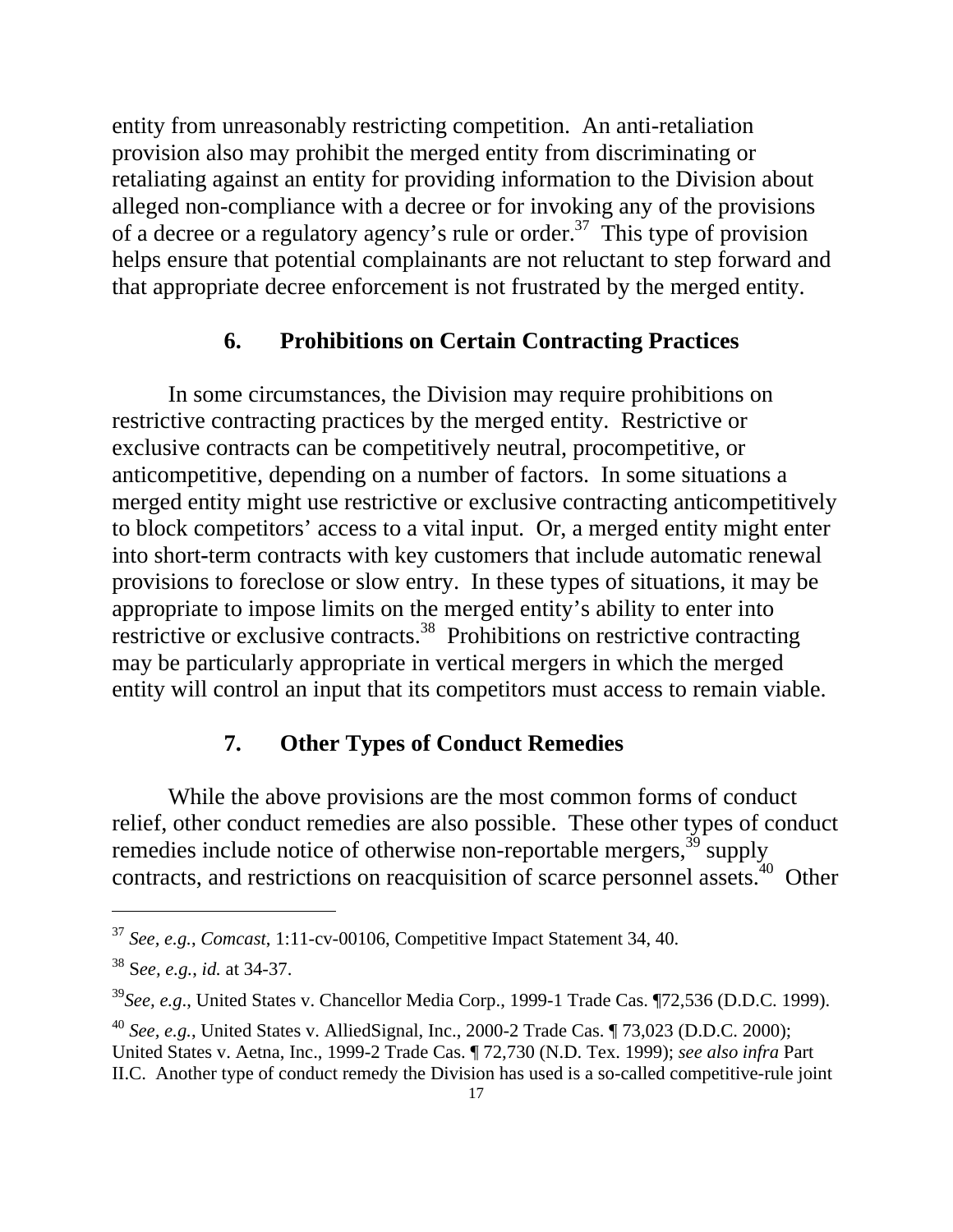<span id="page-21-0"></span>forms of arbitration provisions may be employed as well.

#### **C. Hybrid Remedies**

 $\overline{a}$ 

In some circumstances, the most effective remedy will include a combination of structural and conduct provisions. This may be the case, for example, when a merger involves multiple markets or products and competition is best preserved by structural relief in some relevant markets and by conduct relief in others. Or, a merger involving one type of market may require both structural and conduct relief. For example, for certain kinds of mergers an effective remedy might involve requiring the merged firm to divest certain customers' contracts (structural relief) and also preventing abusive contracting practices (conduct relief).

In other circumstances, conduct relief will be necessary to help perfect structural relief. For example, the Division might require a supply agreement to accompany a divestiture if the purchaser is unable to manufacture the product for a transitional period (perhaps as plants are reconfigured or product mixes are altered). $41$  In those circumstances, a supply agreement can

 $41$  The Division pays close attention to determining the appropriate duration of these types of supply agreements: agreements that are too short may not give a purchaser sufficient time to establish a viable operation, while agreements that are too long may reduce a purchaser's incentives to compete effectively as an independent entity. Long-term supply agreements between the merged firm and third parties on terms imposed by the Division can raise serious competitive issues. Given the merged firm's incentive not to promote competition with itself, competitors reliant upon the merged firm for product or key inputs may be disadvantaged in the long term. Contractual terms can be difficult to define and specify with the requisite foresight and precision, and a firm compelled to help another compete against it is unlikely to exert much effort to ensure the products or inputs it supplies are of high quality, arrive as scheduled, match the order specifications, and satisfy other conditions that are necessary to effectively preserve

venture ("CRJV"). A CRJV operates under a set of structural and conduct rules designed to maintain the independence of multiple selling entities by ensuring that they will obtain the relevant product (or key input) at or near true marginal cost. Though theoretically appealing, the technical requirements for a CRJV to perform as advertised are many and subtle, and there are several potential pitfalls. Owners have an incentive to classify some fixed costs as variable costs, thereby increasing participants' marginal cost of production and reducing output, and there would be concerns about information sharing that would facilitate collusion. The Division has used a CRJV only once, in United States v. Alcan Aluminum, Ltd., 605 F. Supp. 619 (W.D. Ky. 1985).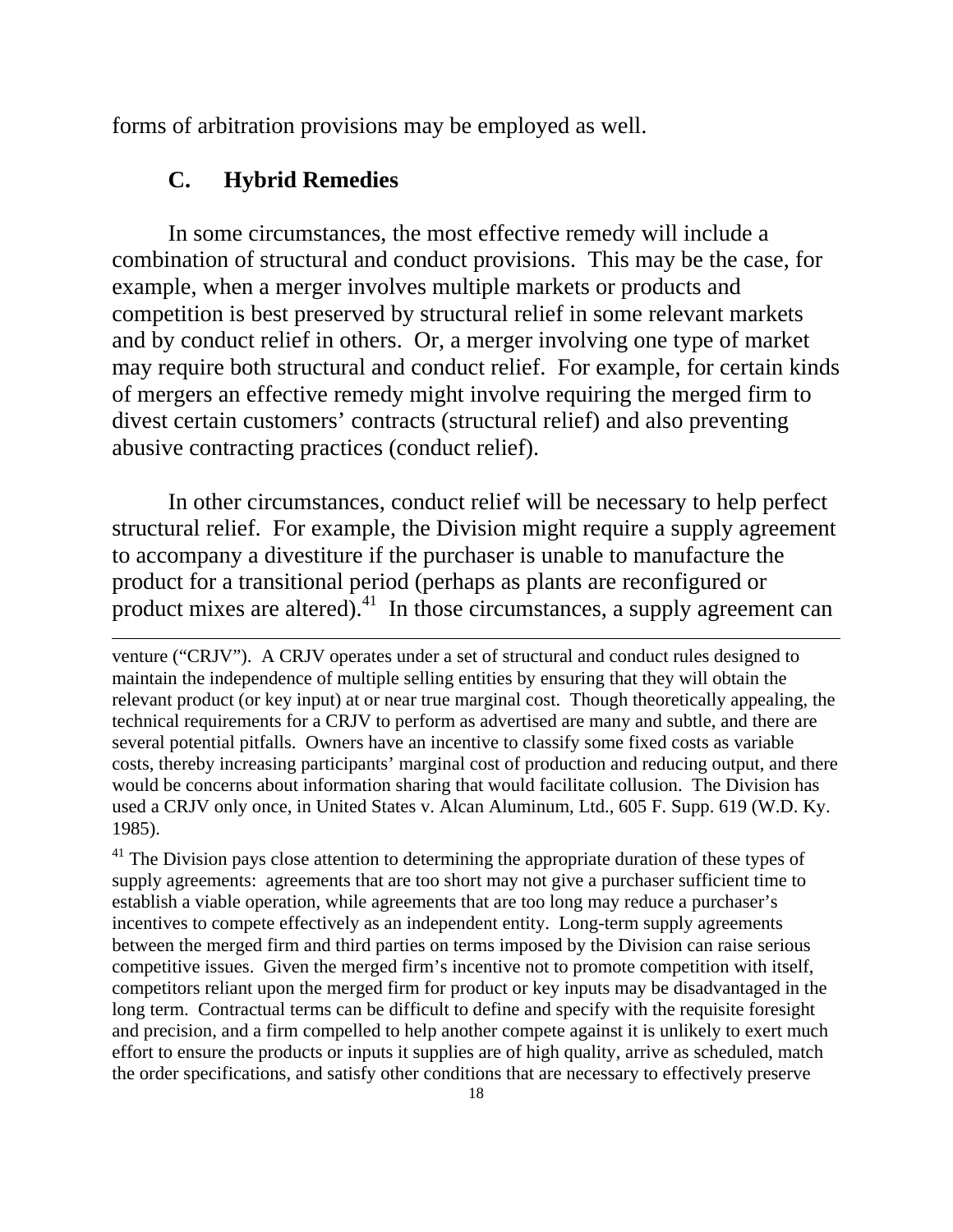help prevent the loss of a competitor from the market, even temporarily. Similarly, limits on the merged firm's ability to reacquire personnel assets as part of a divestiture may be appropriate to ensure that the purchaser will be able to effectively preserve competition. The divestiture of any portion of a business unit normally involves the transfer of personnel from the merging firms to the purchaser of the assets. Incumbent employees often are essential to the productive operation of divested assets, particularly in the period immediately following the divestiture. As a consequence, it may be appropriate to prohibit the merged firm from re-hiring these employees for some limited period. $42$ 

Finally, continuing conduct relief may be needed to effectuate or bolster a structural remedy. Examples include instances under the Capper-Volstead  $Act^{43}$  and other statutes where antitrust exemptions could be triggered if the divested assets were to be owned by persons having certain characteristics. In those rare situations, a conduct provision prohibiting the merged firm and the purchaser of the divested assets from selling the divested assets to a person having those characteristics might be appropriate.<sup>44</sup>

competition. Moreover, close and persistent ties between two or more competitors (as created by such agreements) can serve to enhance the flow of information or align incentives that may facilitate collusion or cause the loss of a competitive advantage. Therefore, supply agreements in Division decrees generally will be short-term and used as a transitional mechanism until the purchaser is able to secure another source of supply. *See, e.g.*, United States v. Bemis Co., Inc., 2010-2 Trade Cas. ¶ 77,096 (D.D.C. 2010) (at purchaser's option, defendant must enter into a supply contract with purchaser for certain products sufficient to satisfy purchaser's obligations under any customer contract for a period of up to one year).

<sup>42</sup>*See, e.g.*, *AlliedSignal*, 2000-2 Trade Cas. ¶ 73,023; *Aetna*, 1999-2 Trade Cas. ¶ 72,730. When there are a limited number of key employees who are essential to any purchaser competing effectively in the relevant market, the Division will scrutinize whether divestiture is an appropriate remedy. If the Division cannot be satisfied that the key personnel are likely to become and remain employees of the purchaser, it may be appropriate to block the entire transaction.

43 7 U.S.C. §§ 291-92.

 $\overline{a}$ 

<sup>44</sup> An example of such a provision is found in the Final Judgment in United States v. Dairy Farmers of America, 2001-1 Trade Cas. ¶ 73,136 (E.D. Pa. 2000).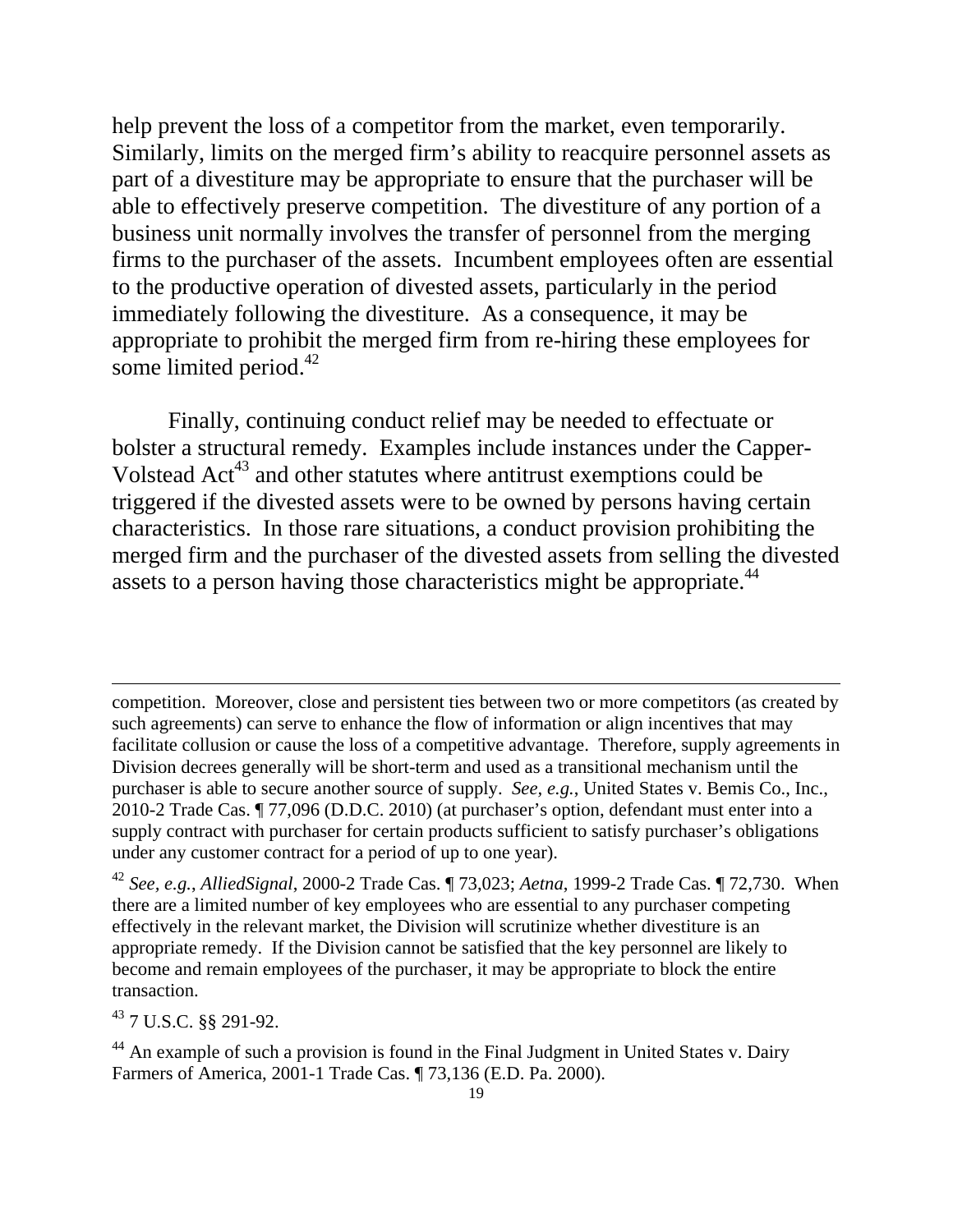## <span id="page-23-0"></span>**III. Additional Considerations in Choosing A Remed**y

When determining an appropriate remedy for a particular merger, the Division must be aware of the impact of other entities reviewing the merger, such as regulatory agencies and other antitrust enforcers. The existence of industry regulation can have significant impact on crafting an effective remedy. The same is true regarding other antitrust enforcement agencies.

## **A. Regulated Industries**

 $\overline{a}$ 

When mergers involve firms in regulated industries, the Division considers the impact of applicable regulations. However, the existence of regulation typically does not eliminate the need for an antitrust remedy to effectively preserve competition. Just as in unregulated markets, when the Division determines that an antitrust remedy is necessary to eliminate a merger's potential competitive harm in a regulated market, it seeks that remedy.

Whenever the Division is considering a remedy for a merger in a regulated industry, collaboration with the regulatory agency is a best practice. By working together, the Division and the relevant agency can avoid decrees with inconsistent provisions and can ensure that their remedies work together efficiently and effectively to preserve competition and protect consumers.

The existence of a regulatory regime and agency can have a practical effect on Division remedies in a number of ways. For example, the Division may not need to include certain provisions in its remedial decree if the regulatory agency's order contains those provisions.<sup>45</sup> A regulatory regime also can make monitoring a Division decree easier and more efficient. For instance, the regime may require that regulated companies report information

<sup>45</sup>*See, e.g.*, Remarks as Prepared for Delivery by Assistant Attorney General Christine Varney at Briefing on Comcast/NBCU Joint Venture (Jan. 18, 2011), *available at* 

http://www.justice.gov/atr/public/speeches/266156.htm ("I really want to highlight the great cooperation and unprecedented coordination with the FCC. The FCC's order made it unnecessary for the division to impose similar requirements on certain issues. This approach resulted in effective, efficient and consistent remedies.").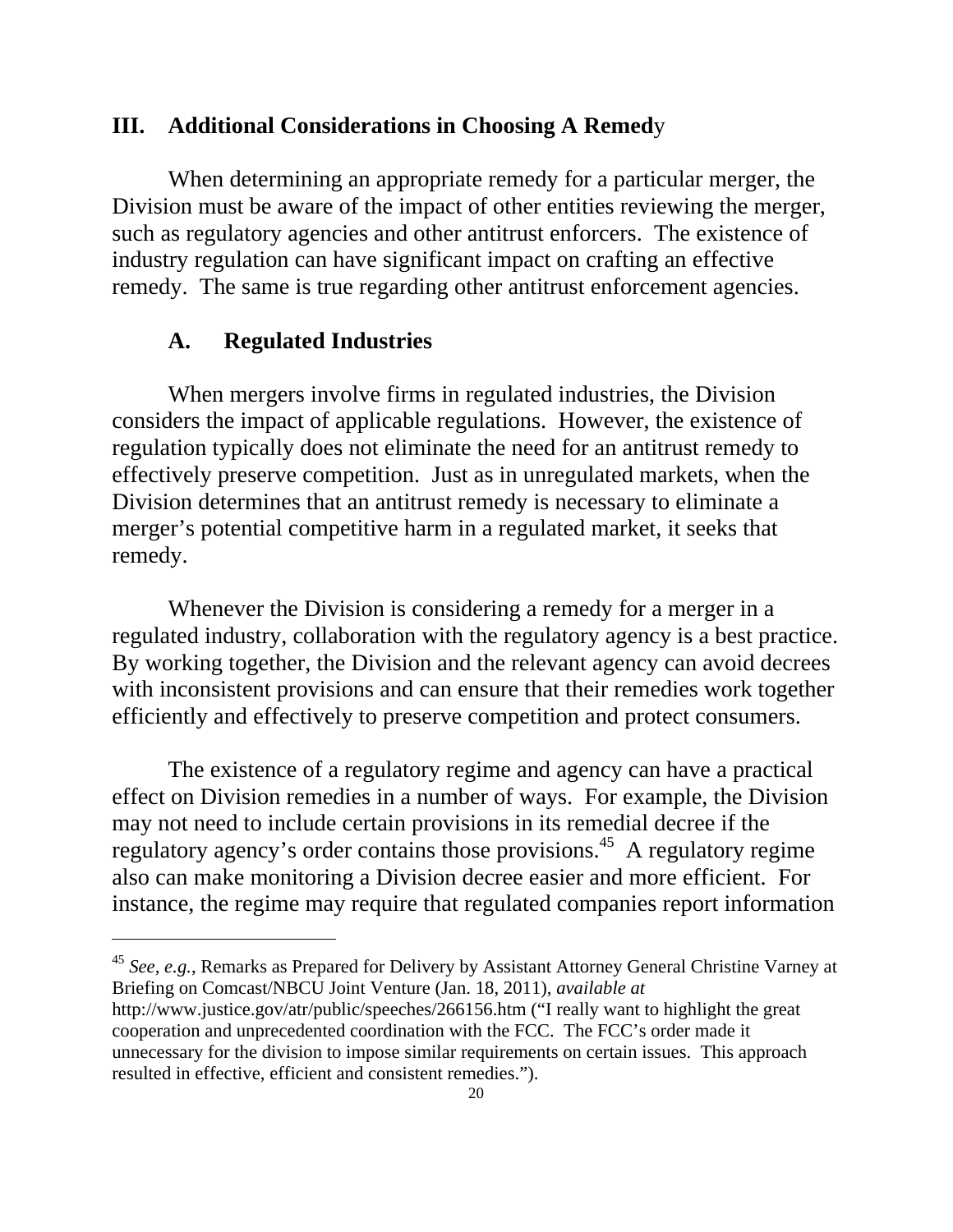<span id="page-24-0"></span>to the regulator that the Division can use to monitor the decree. More generally, the regulatory regime often can require a level of transparency that can make Division monitoring more efficient.

#### **B. Other Considerations**

In addition to working collaboratively with regulatory agencies, the Division often interacts with international and state antitrust authorities in merger matters. These interactions require the Division to be aware of other jurisdictions' approaches to specific mergers so that, to the extent possible, the Division's remedies do not conflict unnecessarily with the remedies of other jurisdictions. In many cases, the Division may be able to work collaboratively with other antitrust agencies to craft remedies that are effective across jurisdictions. Where possible, the Division welcomes opportunities to cooperate with international and state antitrust authorities to enact more efficient and effective merger remedies.

#### **IV. Implementing Effective Remedies: Practical Considerations**

Merger remedies are effective only when properly implemented. Proper implementation can raise a number of practical issues, including the timing of the remedy and the steps that may be necessary to ensure that the remedy is executed in a way that effectively preserves competition in the relevant market(s).

## **A. Timing**

Timing can be a critical factor in determining the parameters of an effective remedy. In some cases, the parties may pursue a pre-consummation "fix-it-first" remedy that may resolve the Division's competitive concerns without requiring the Division to bring suit. In other cases, the parties may propose an upfront buyer for a specific package of divestiture assets. In many other instances, the parties (or a selling trustee) will shop a specific package of assets in an effort to find a buyer. Each of these scenarios raises practical issues for the Division to consider.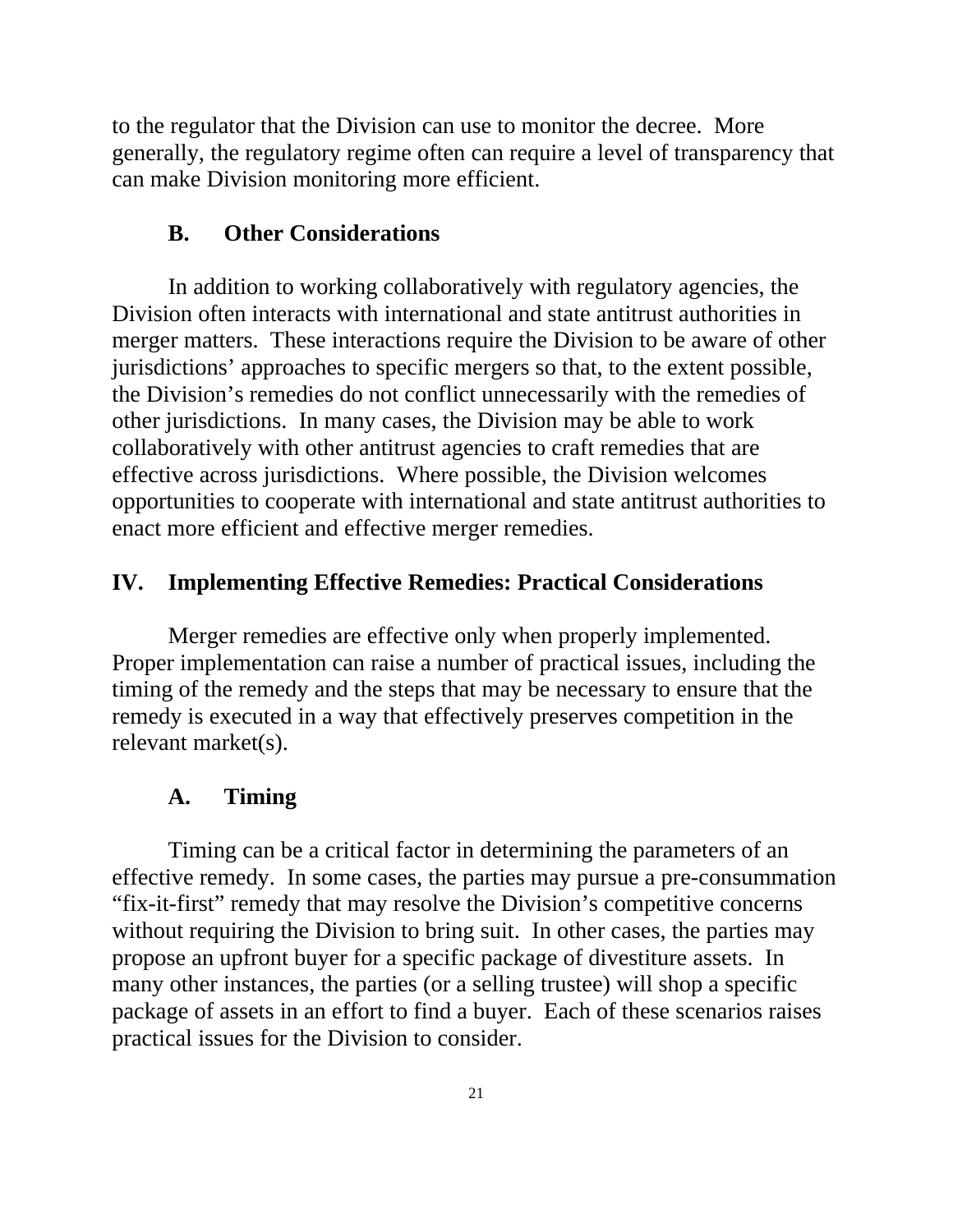#### **1. Fix-It-First Remedies**

<span id="page-25-0"></span>A fix-it-first remedy is a structural solution implemented by the parties that the Division accepts before a merger is consummated.<sup>46</sup> A successful fix-it-first remedy eliminates the Division's competitive concerns and therefore the need to file a case.<sup> $47$ </sup> A fix-it-first remedy is unacceptable if the remedy must be monitored.

If parties express an interest in pursuing a fix-it-first remedy that satisfies the conditions discussed below, the Division will consider the proposal. Indeed, in certain circumstances, a fix-it-first remedy may effectively preserve competition in the market more quickly and effectively than a decree, allowing the Division to use its resources efficiently. Moreover, a fix-it-first remedy may provide the parties with the maximum flexibility in fashioning the appropriate divestiture. Different purchasers may require different sets of assets to be competitive—a fix-it-first remedy allows the assets to be tailored to a specific proposed purchaser. A consent decree, in contrast, must identify all of the assets necessary for any potentially acceptable purchaser to effectively preserve competition.

Before deciding not to file a case, the Division must be satisfied that the fix-it-first remedy will effectively preserve competition. As part of this process, Division attorneys reviewing fix-it-first remedies carefully screen the proposed divestiture for any relationships between the seller and the purchaser, since the parties have, in essence, self-selected the purchaser. An acceptable fix-it-first remedy contains no less substantive relief than would

<sup>46</sup> The parties always may *unilaterally* decide to restructure their transaction to eliminate any potential competitive harm. While this may obviate the need for the Division to further investigate the transaction, it is not considered a fix-it-first remedy for the purposes of this Guide.

 $47$  A fix-it-first remedy usually involves the sale to a third party of a subsidiary or division or of specific assets from one or both of the merging parties.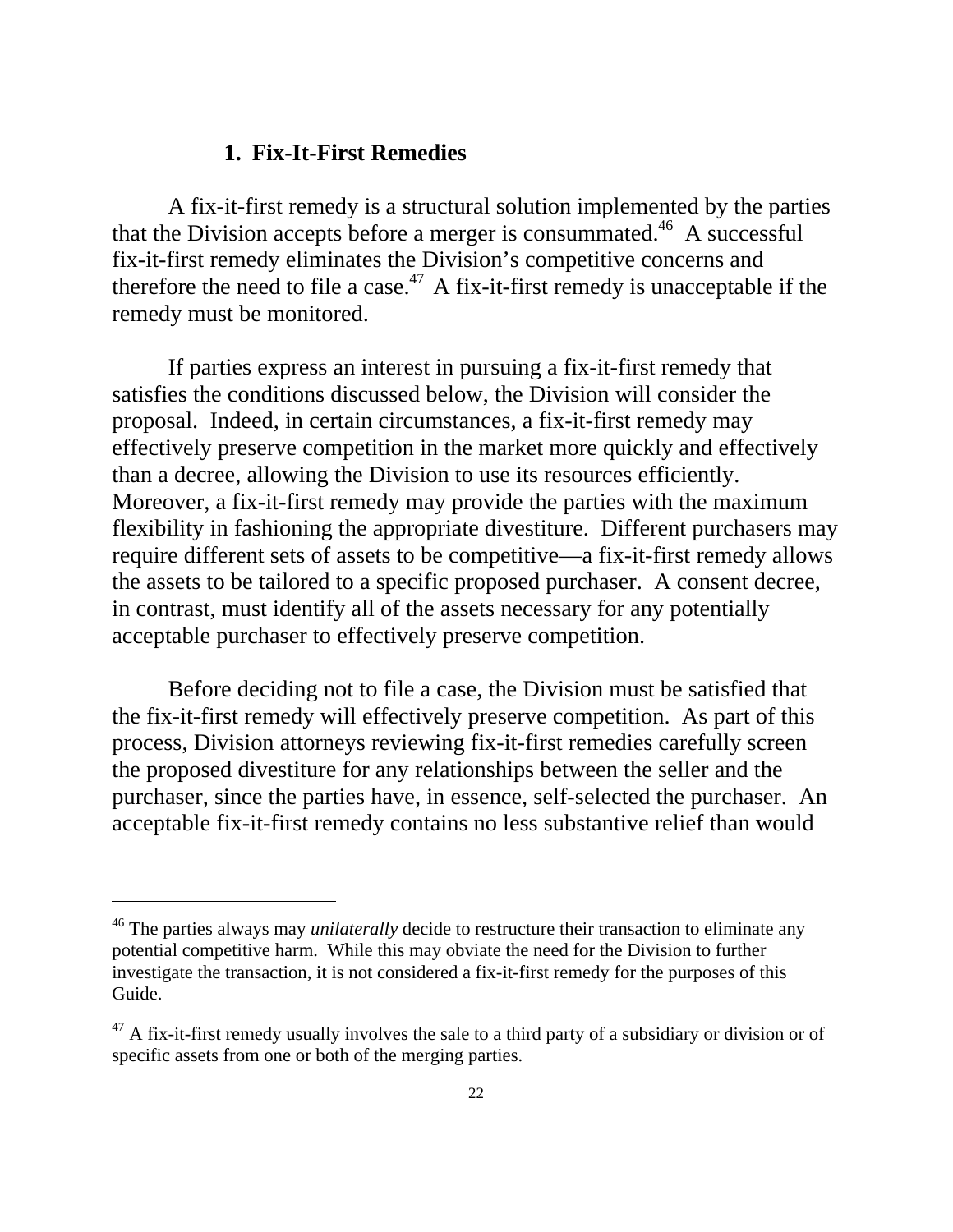<span id="page-26-0"></span>be sought if a case were filed.<sup>48</sup> The Division, therefore, conducts an investigation sufficient to determine both the nature and extent of the likely competitive harm and whether the proposed fix-it-first remedy will resolve  $it<sup>49</sup>$ 

If the competitive harm requires remedial provisions that entail some continuing, post-consummation obligations on the part of the merged firm (e.g., the use of firewalls or other conduct relief), a fix-it-first solution is unacceptable. In such situations, a consent decree is necessary to enforce and monitor any ongoing obligations. For example, a fix-it-first remedy would be unacceptable if, as part of the solution, the merged firm is required to provide the purchaser with a necessary input pursuant to a supply agreement. The Division would insist upon having recourse to a court's contempt power in such circumstances to ensure the merged firm's complete compliance with the agreement.

#### **2. Post-Consummation Sale**

 $\overline{a}$ 

#### **a. Upfront Buyers**

In some cases the parties will propose the divestiture of a specific package of assets to a particular buyer. The Division may enter into a consent decree agreeing to this type of upfront buyer proposal in cases where it determines that the proposed sale will effectively preserve competition in the

 $48$  The parties should provide a written agreement regarding the fix-it-first remedy. The agreement should specify which assets will be sold, detail any conditions on those sales (e.g., regulatory approval), provide that the Division be notified when the assets are sold, and state that the agreement constitutes the entire understanding with the Division concerning the divested assets. Unless the parties also enter into a timing agreement, a signed stipulation and consent decree (i.e., a "pocket decree") should be obtained that will be filed if the parties fail to timely comply with the written agreement.

 $49$  Although the parties may propose a fix-it-first remedy because they face substantial time pressures, the Division must allow itself adequate time to conduct the necessary investigation, including an evaluation of the proposed purchaser. *See* discussion *infra* Part IV.B.4.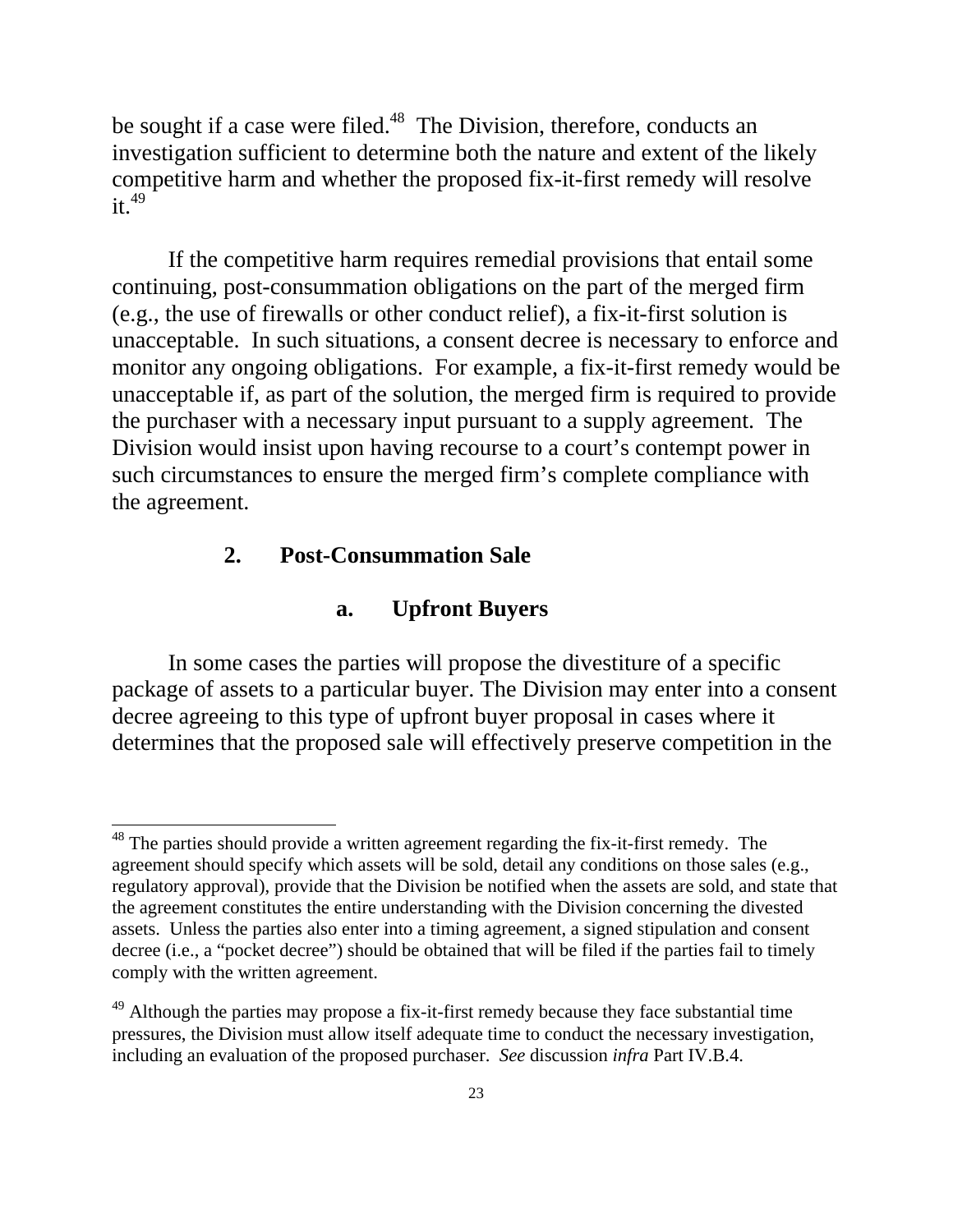<span id="page-27-0"></span>relevant market post-merger.<sup>50</sup> This type of arrangement can be beneficial for both the merging parties and the Division. For the parties, resolving a merger's competitive issues with an upfront buyer can shorten the divestiture process, provide more certainty about the transaction than if they (or a selling trustee) must seek a buyer for a package of assets post-consummation, and avoid the possibility of a sale dictated by the Division in which the parties might have to give up a larger package of assets. The Division benefits from avoiding the costs that might be incurred in a longer investigation and postconsummation sale process and gains certainty that the divestiture will be effective in preserving competition. An upfront buyer consent decree also must include an alternative relief proposal, in the event that the pre-approved buyer decides to back out of the arrangement. $51$ 

## **b. Standard Consent Decree Post-Consummation Sales**

In most merger cases, the Division will require identification of a package of assets to be divested pursuant to a consent decree. The Division typically will seek to ensure that there will be at least one acceptable potential purchaser for the specified asset package. In the absence of an upfront buyer, the Division must be satisfied that the package will be sufficient to attract a purchaser in whose hands the assets will effectively preserve competition.

Parties sometimes dispute what assets are necessary for a divestiture package. To resolve such a dispute, the Division may agree to the parties' proposed package on the condition that, if an acceptable purchaser cannot be found for that package, the parties include additional valuable assets— "crown jewels"—to increase the likelihood that an appropriate purchaser will emerge. Similarly, the parties may proffer a creative solution, but one which may not ultimately result in a successful divestiture. A crown jewel

<sup>50</sup>*See, e.g.*, United States v. UnitedHealth Grp., Inc., Final Judgment 10 (D.D.C. 2008), *available at* http://home.atrnet.gov/subdocs/237613.pdf (requiring defendants to first attempt to sell the divestiture assets to a specified buyer).

 $51$  The composition of the alternative asset package will reflect the fact that different assets may appeal to different purchasers.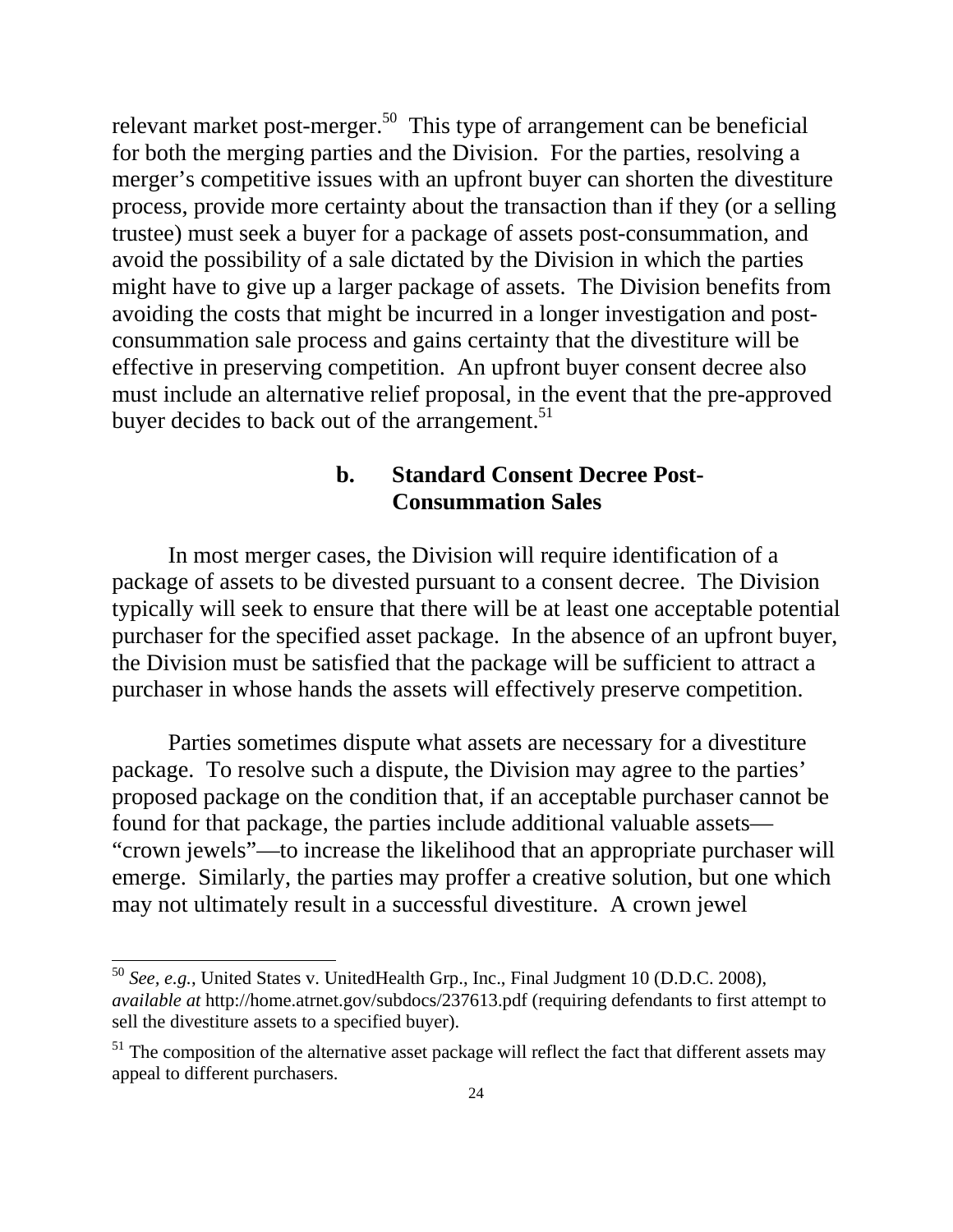<span id="page-28-0"></span>provision may be necessary in those cases to ensure that the remedy will effectively preserve competition.

trustee to complete the sale.<sup>52</sup> As discussed below, the Division must approve any proposed purchaser. Generally, the Division will allow the parties an opportunity to find a purchaser on their own within sixty to ninety days. But if the parties are unable to do so, the Division will reserve the right to appoint a selling

# **B. Protecting Divestiture Remedies**

Once a divestiture package has been identified, the Division will require certain measures to safeguard the effective implementation of the remedy, including hold separate provisions, provisions for operating, monitoring and selling trustees, and the right to disapprove a proposed purchaser.

# **1. Hold Separate Provisions**

Consent decrees requiring divestiture after the transaction closes require defendants to take all steps necessary to ensure that the assets to be divested are maintained as separate, distinct, and saleable. A hold separate provision is designed to maintain the independence and viability of the divested assets and to effectively preserve competition in the market during the pendency of the divestiture. The Division also often requires the consent decree to include an asset preservation clause, in which the defendant agrees to preserve and maintain the value and goodwill of the divestiture assets during the divestiture process.

However, in some cases hold separate and asset preservation provisions will not entirely preserve competition. For example, managers operating entities kept apart by a hold separate provision may not engage in vigorous competition. Likewise, customers may be influenced in their purchasing decisions by the merger, even if the soon-to-be-divested assets are being

<sup>52</sup> For a more detailed discussion of selling trustees, see *infra* Part IV.B.3.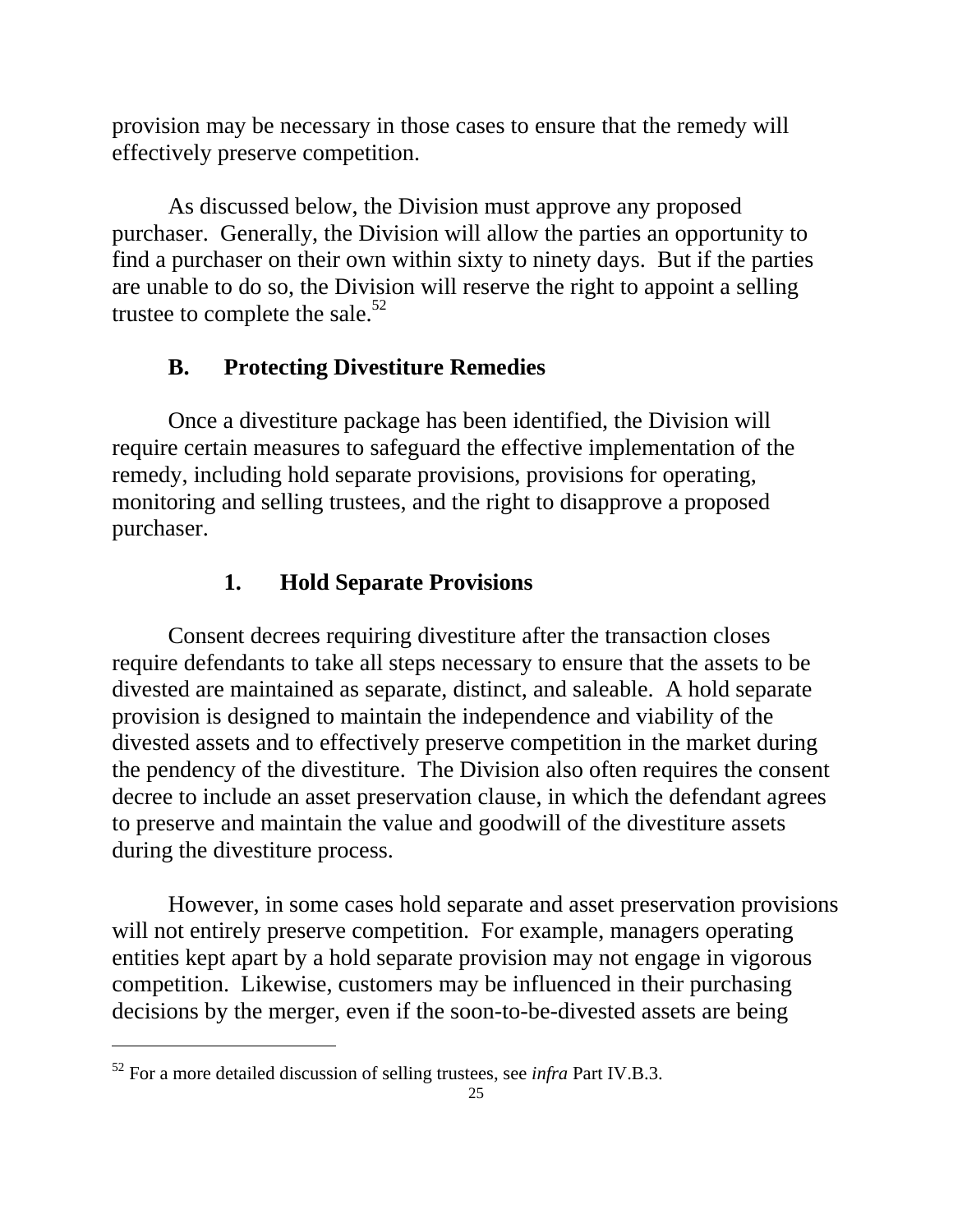<span id="page-29-0"></span>operated independently of the merged firm pursuant to a hold separate provision. Similarly, there may be some dissipation of the soon-to-bedivested assets during the period before divestiture, notwithstanding the presence of a hold separate or asset preservation provision—valuable employees may leave and certain investments may not be made. For these reasons, hold separate and asset preservation provisions do not eliminate the need for a speedy divestiture.

## **2. Operating and Monitoring Trustees**

An operating trustee is responsible for day-to-day management of all or part of a business ordered to be divested pursuant to the terms of a decree and for assuring that the hold-separate business will be operated competitively. The Division will consider appointing an operating trustee if it believes that the defendant has the ability and incentive to mismanage the assets during the typical divestiture period and thereby reduce the likelihood that the divestiture will effectively preserve competition. Appointment of an operating trustee might be warranted, for example, when intangible property, such as computer software, has been ordered divested, and under-investment in the development and improvement of the software in a rapidly changing business environment may irreparably impair the value of the assets.

The Division also may opt to appoint a monitoring trustee to review a defendant's compliance with its decree obligations to sell the assets to an acceptable purchaser as a viable enterprise and to abide by injunctive provisions to hold separate certain assets from a defendant's other business operations. The Division also will consider appointing a monitoring trustee to oversee compliance with a conduct remedy involving ongoing obligations, especially when effective oversight requires technical expertise or industryspecific knowledge. A monitoring trustee with industry experience can reduce the burden on the Division and the parties while ensuring that the parties adhere to the decree. The monitoring trustee should provide frequent updates to the Division.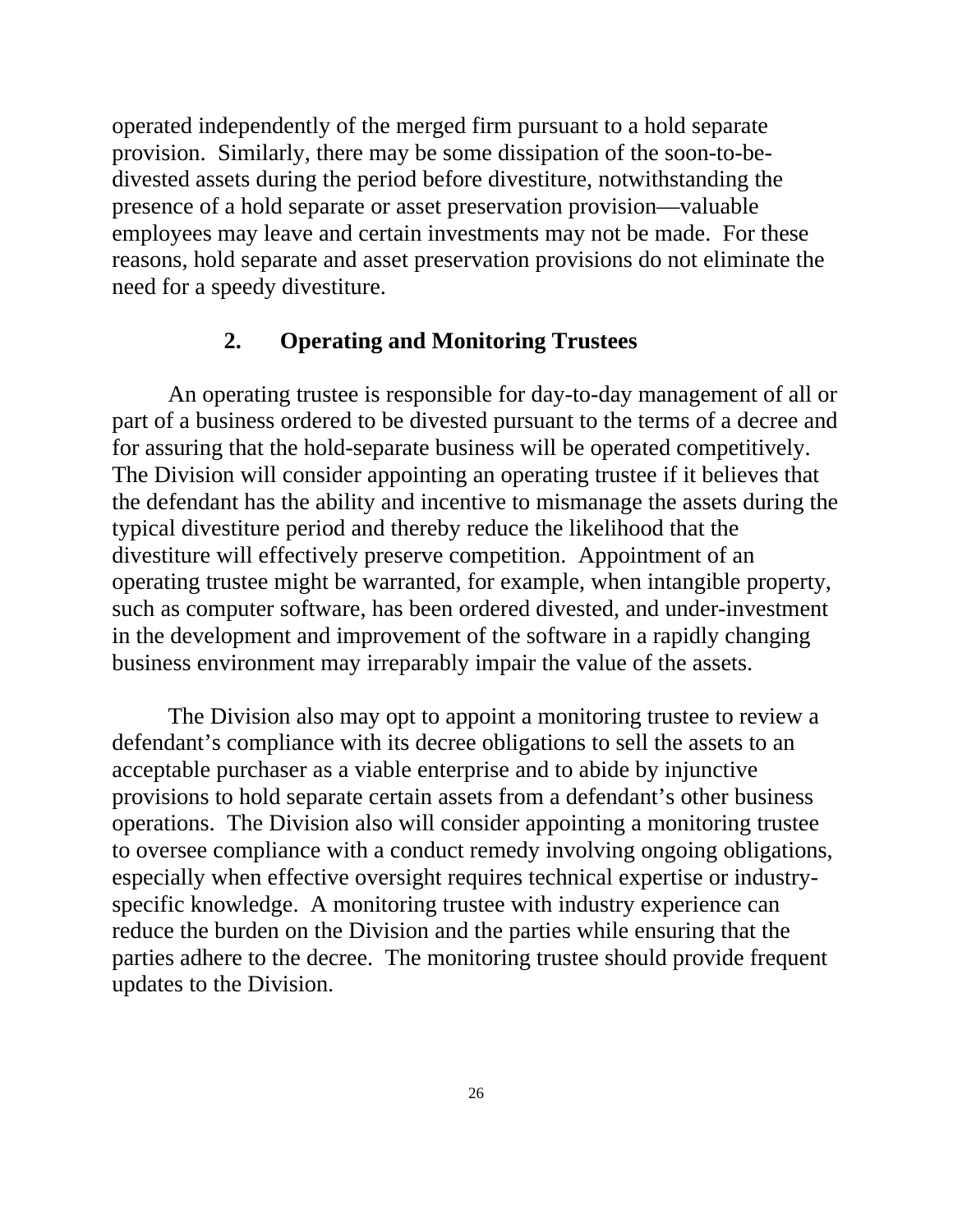#### **3. Selling Trustees**

<span id="page-30-0"></span>For divestiture to be an effective merger remedy, the Division will appoint a trustee to sell the assets if a defendant is unable to complete the ordered sale within the period prescribed by the decree.<sup>53</sup> A selling trustee provision provides a safeguard that ensures the decree is implemented in a timely and effective manner. In addition, to the extent that defendants desire to control to whom the decree assets are sold and at what price, the potential for a selling trustee to assume that responsibility provides an incentive for defendants to divest the assets promptly and appropriately. Thus, every decree in a Division merger case must include provisions for the appointment of a selling trustee.

In the vast majority of cases, the defendant will have a reasonable opportunity to divest the decree assets to an acceptable purchaser before the Division asks the court to appoint a trustee to complete the sale. The assumption is that the defendant, at least initially, is best positioned to have complete information about the operation and value of the assets to be divested and to communicate that information quickly to prospective buyers, thereby facilitating a speedy divestiture to an acceptable purchaser. However, because a divestiture would introduce a viable new competitor into the market, the defendant also has incentives to delay or otherwise frustrate the ordered divestiture. Therefore, the Division will permit the defendant only a limited time to effect the ordered divestiture before seeking appointment of a trustee.

Effective divestiture decrees typically provide that whenever a divestiture has not been completed by the prescribed deadline for any reason, the Division may promptly nominate, and move the court to appoint, a trustee with responsibility for completing the divestiture to a purchaser acceptable to the Division as soon as possible. In addition, when the proposed remedy is

<sup>&</sup>lt;sup>53</sup> Indeed, even in cases in which a defendant has been ordered to divest the assets to a designated buyer, a trustee is necessary in the event that the ordered sale is not completed for some unforeseen reason. *See* United States v. Mittal Steel Co. N.V., 2007-1 Trade Cas. ¶ 75,719 (D.D.C. 2007); United States v. Cargill, Inc*.,* 1997-2 Trade Cas. ¶ 71,893 (W.D.N.Y. 1997).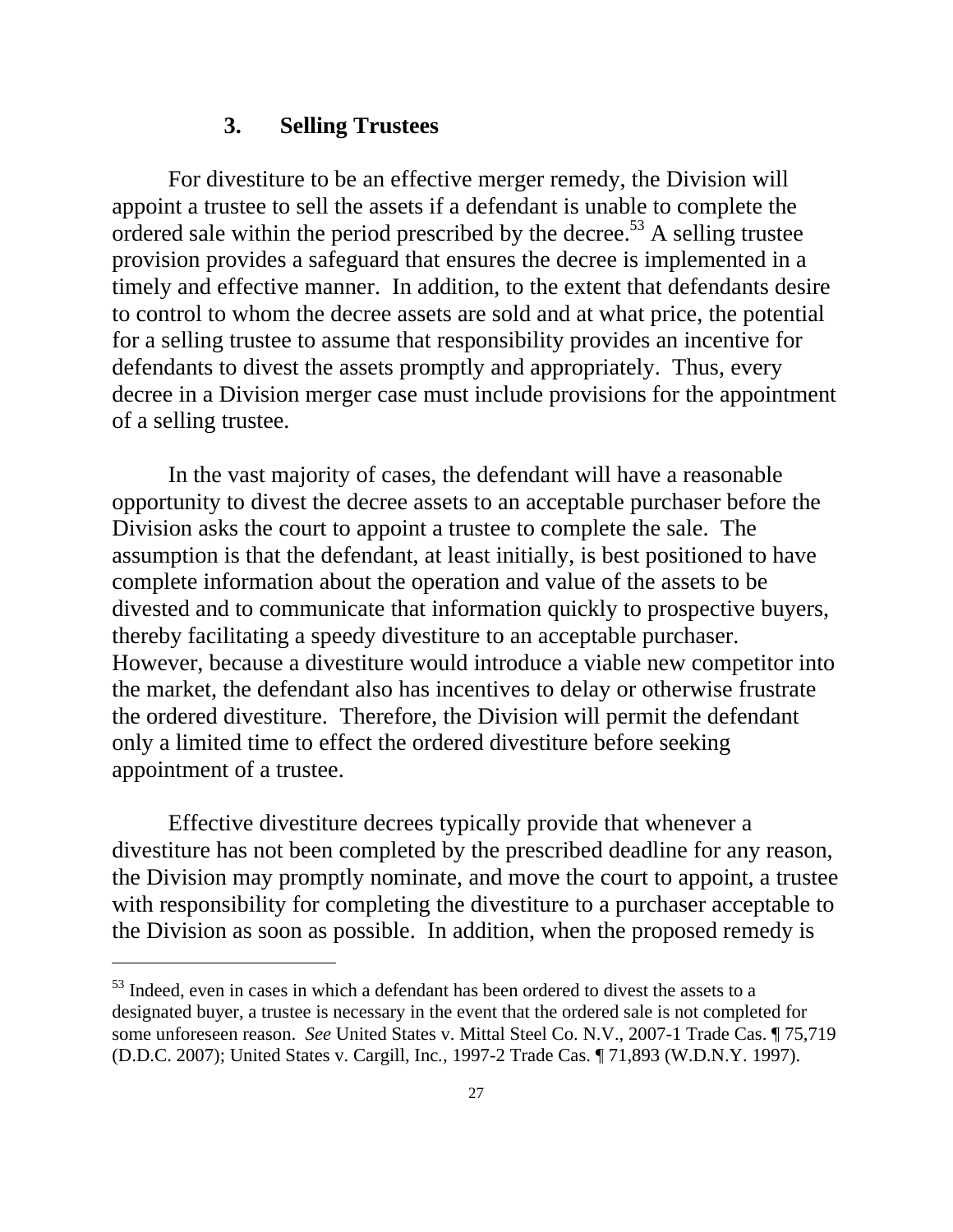<span id="page-31-0"></span>contingent on the approval of a third party, such as a government permitting agency, and that approval will not be obtained prior to the entry of the decree, the decree should include a contingency provision setting forth alternative relief in the event that the required approval ultimately is not forthcoming.

In rare circumstances, in which the Division has reason to believe at the outset that a defendant will not complete an ordered divestiture within a reasonable time, the Division may require the immediate appointment of a selling trustee. For example, immediate appointment may be appropriate if the assets will deteriorate quickly, such that the seller has an especially strong incentive to delay divestiture, or when a defendant has taken too long a time to complete an ordered divestiture in a previous case.

#### **4. Proposed Purchaser Approval**

The Division must approve any proposed purchaser. Its approval will be conditioned on three fundamental tests. First, divestiture of the assets to the proposed purchaser must not itself cause competitive harm. For example, if the concern is that the merger will enhance an already dominant firm's ability unilaterally to exercise market power, divestiture to another large competitor in the market is not likely to be acceptable, although divestiture to a fringe incumbent might. If the concern is one of coordinated effects among a small set of post-merger competitors, divestiture to any firm in that set would itself raise competitive issues. In that situation, the Division likely would approve divestiture only to a firm outside that set.<sup>54</sup>

Second, the Division must be certain that the purchaser has the incentive to use the divestiture assets to compete in the relevant market. The seller has an incentive not to sell to a purchaser that will compete effectively. A seller may wish to sacrifice a higher price for the assets in return for selling to a rival that will not be especially competitive in the future. This is in contrast to a situation in which the firm selling the assets is itself exiting the

 $<sup>54</sup>$  Indeed, if harmful coordination is a concern because the merger is removing a uniquely</sup> positioned maverick, the divestiture likely would have to be to a firm with maverick-like interests and incentives.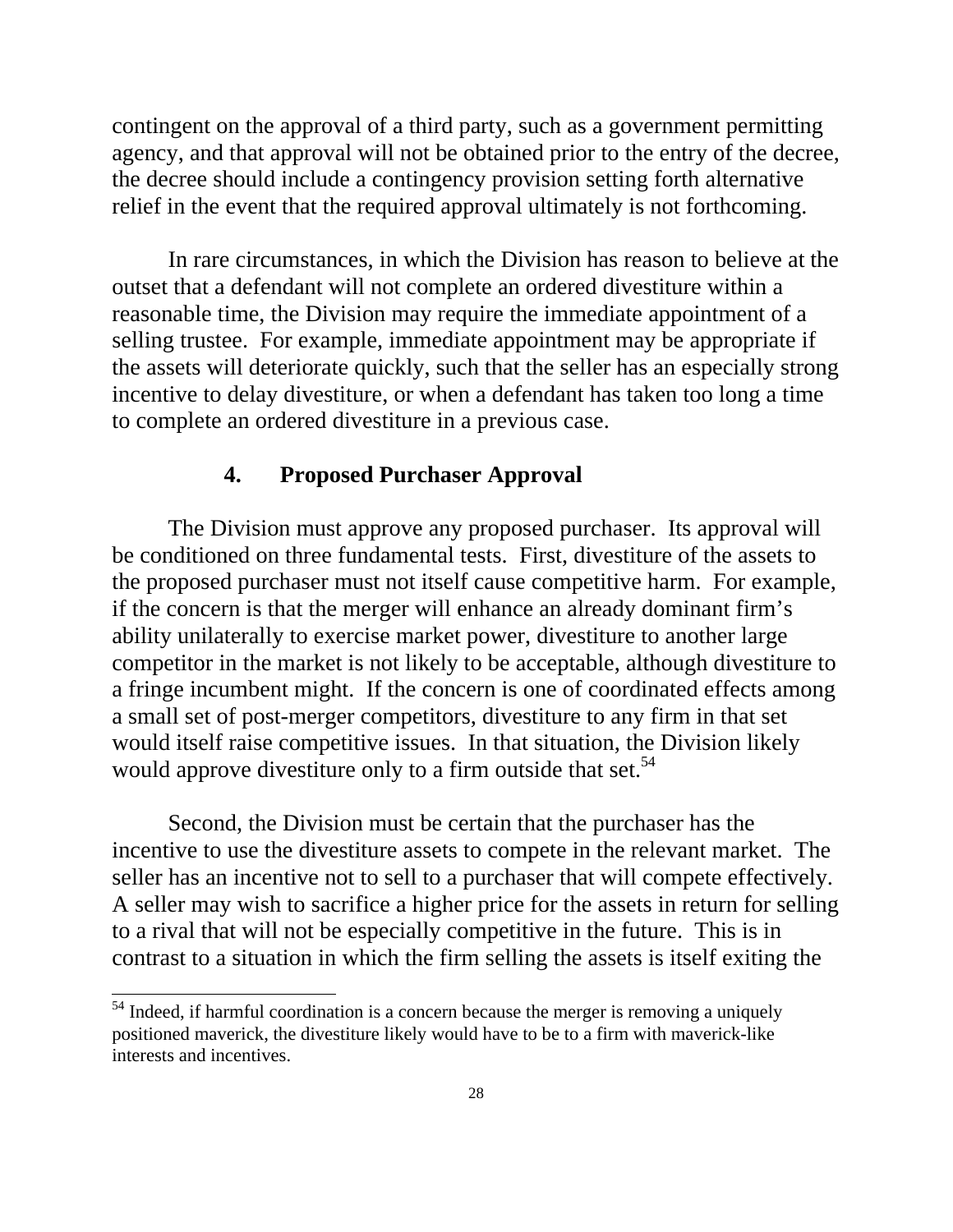market. The incentive of the latter firm is simply to identify and accept the highest offer.

producer of a complementary product.<sup>56</sup> Because the purpose of divestiture is to preserve competition in the relevant market, the Division will not approve a divestiture if the assets will be redeployed elsewhere.<sup>55</sup> Thus, there should be evidence of the purchaser's intention to compete in the relevant market. Such evidence might include business plans, prior efforts to enter the market, or status as a significant

Third, the Division will perform a "fitness" test to ensure that the purchaser has sufficient acumen, experience, and financial capability to compete effectively in the market over the long term. As part of this process, the Division will examine the purchaser's financing to ensure that the purchaser can fund the acquisition, satisfy any immediate capital needs, and operate the entity over the long term. Divestiture decrees state that it must be demonstrated to plaintiff's sole satisfaction that the purchaser has the "managerial, operational, technical and financial capability" to compete effectively with the divestiture assets.<sup>57</sup>

In determining whether a proposed purchaser is "fit," the Division will evaluate the purchaser strictly on its own merits. The Division will not compare the relative fitness of multiple potential purchasers and direct a sale to the purchaser that it deems the fittest. The appropriate remedial goal is to ensure that the selected purchaser will effectively preserve competition in the market.

<sup>55</sup>*See supra* Part II.A.1.

<sup>&</sup>lt;sup>56</sup> Complementary businesses often have a strong independent interest in effectively preserving competition in the relevant market because higher prices in that market would impact them adversely as sellers of complementary goods or services. Further, if others in the relevant mark et are not vertically integrated, creation of a vertically integrated rival may serve to disrupt postmerger coordinated conduct.

<sup>57</sup>*See, e.g.*, United States v. Amcor Ltd., 2010-2 Trade Cas. ¶ 77,186 (D.D.C. 2010).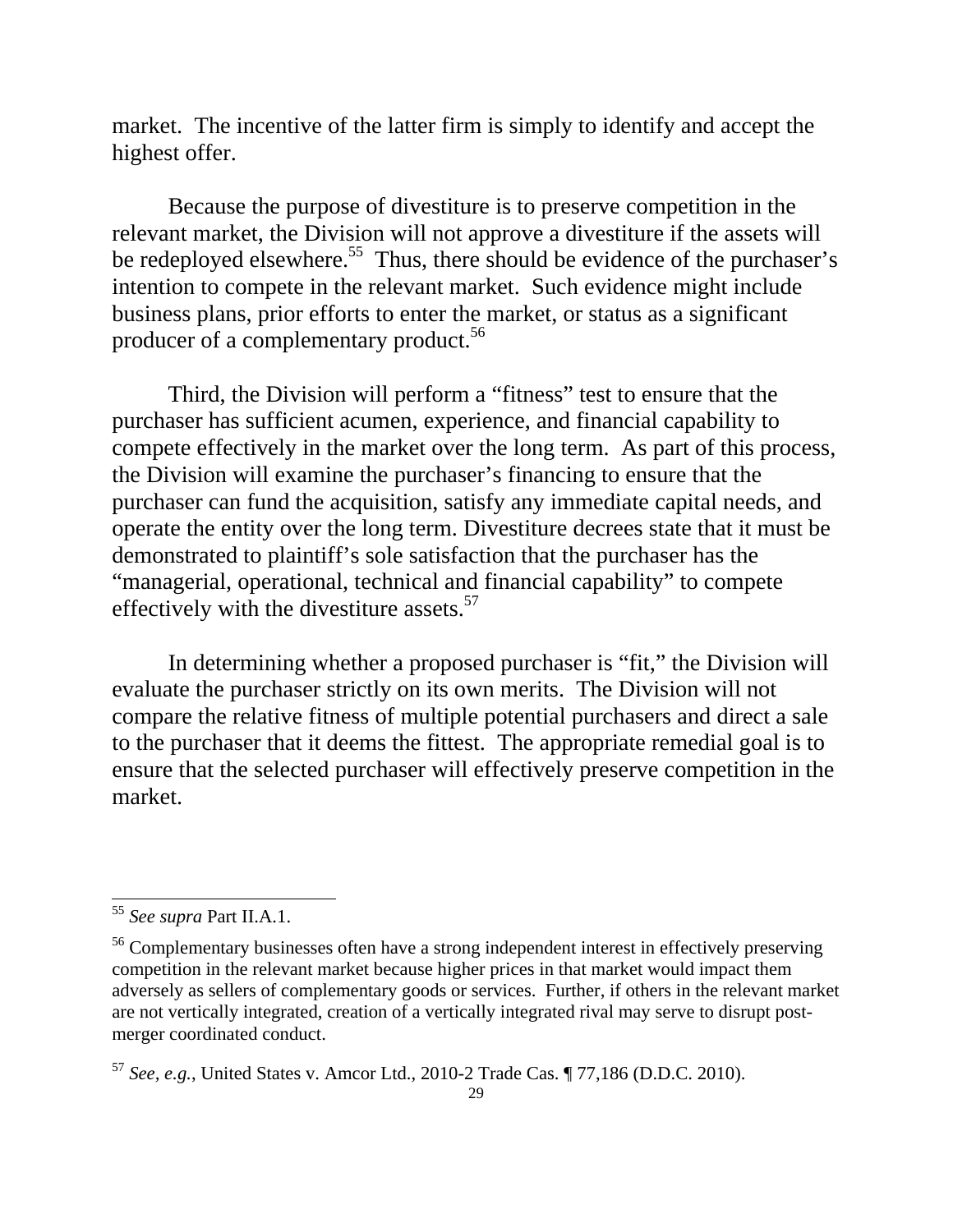<span id="page-33-0"></span>If the divestiture assets have been widely shopped and the seller commits to selling to the highest paying, competitively acceptable bidder, then the review under the incentive/intention and fitness tests may be relatively simple.<sup>58</sup> Ideally, assets should be held by those who value them the most and, in general, the highest paying, competitively acceptable bidder will be the firm that can compete with the assets most effectively. However, if (a) the seller has proposed a specific purchaser, (b) the shop has been narrowly focused, or (c) the Division has any other reason to believe that the proposed purchaser may not have the incentive, intention, or resources to compete effectively, then a more rigorous review may be warranted or the Division may reject that purchaser.

## **C. Divestiture Contract Terms**

## **1. Divestiture Assets**

 $\overline{\phantom{a}}$ 

The Antitrust Division's interest in divestiture lies in the effective preservation of competition, not in whether the divesting firm or the proposed purchaser is getting the better of the deal. Therefore, the Division is not directly concerned with whether the price paid for the divestiture assets is "too low" or "too high." The divesting firm is being forced to dispose of assets within a limited time frame. Potential purchasers know this. If there are few potential purchasers to bid up the price, the divesting firm may fail to realize full competitive value. However, if there are many interested purchasers, the divesting firm actually may get a price above the appraised market value. In either event, the Division will not consider the price of the divestiture assets unless it raises concerns about the effectiveness or viability of the purchaser.

For example, in some cases, the Division will not approve a purchaser if the purchase price clearly indicates that the purchaser is unable or unwilling to compete in the relevant market. A purchase price that is "too

<sup>&</sup>lt;sup>58</sup> The Division may identify specific firms that the seller should contact when the staff has learned of potential purchasers in the course of its original investigation.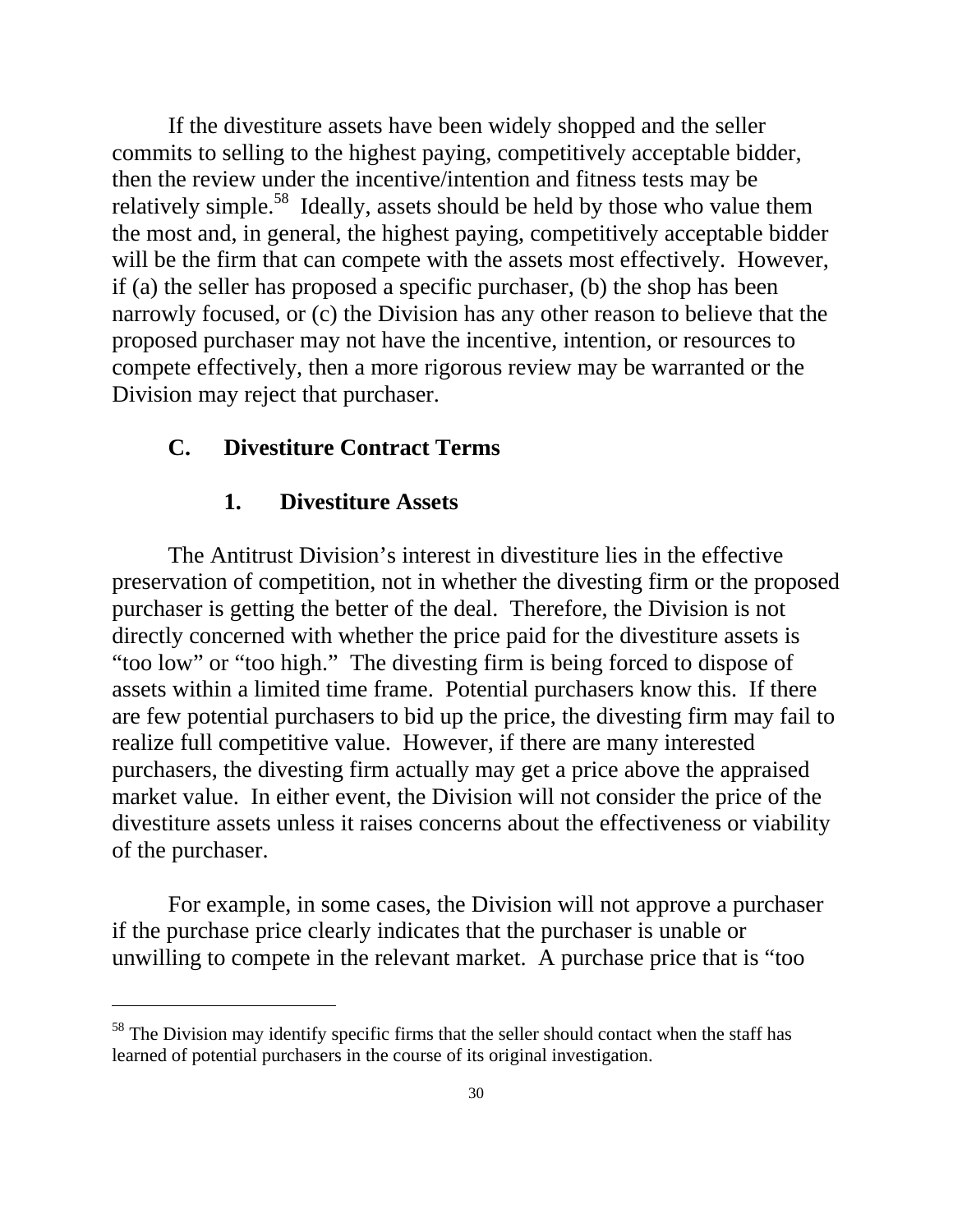<span id="page-34-0"></span>value of the assets when redeployed to some use outside the relevant market. low" may suggest that the purchaser does not intend to keep the assets in the market. In determining whether a price is "too low," the Division will look at the assets' liquidation value. Liquidation value is defined here as the highest Liquidation value will be used as a constraint on minimum price only when (a) liquidation value reliably can be determined and (b) the constraint is needed as assurance that the proposed purchaser intends to use the divestiture assets to compete in the relevant market. In many cases, however, liquidation value is difficult to determine reliably. Also, sale at a price below liquidation value does not necessarily imply that the assets will be redeployed outside the relevant market. It may simply mean the purchaser is getting a bargain. Therefore, if the Division has other sufficient assurances that the proposed purchaser intends to compete in the relevant market, the Division will not require that the price exceed liquidation value.

A price that appears to be unusually high for the assets being sold could raise concerns for two reasons. First, it could indicate that the proposed purchaser is paying a premium for the acquisition of market power. However, this concern is adequately and more directly addressed by applying the fundamental test that the proposed purchaser must not itself raise competitive concerns. Second, a purchaser who pays too high a price might be handicapped by debt or lack of adequate working capital, increasing the chance of bankruptcy. Thus, the Division may take into account a price that is unusually high when evaluating the financial ability of the purchaser to compete.

#### **2. Restraints on the Resale of Divestiture Assets**

Although the Division will insist that the purchaser have both the intention and ability to compete in the market for the foreseeable future, the Division will not insist that the assets, once successfully divested, continue to be employed in the relevant market indefinitely. Conditions change over time, and the divested assets may in the future be employed more productively elsewhere.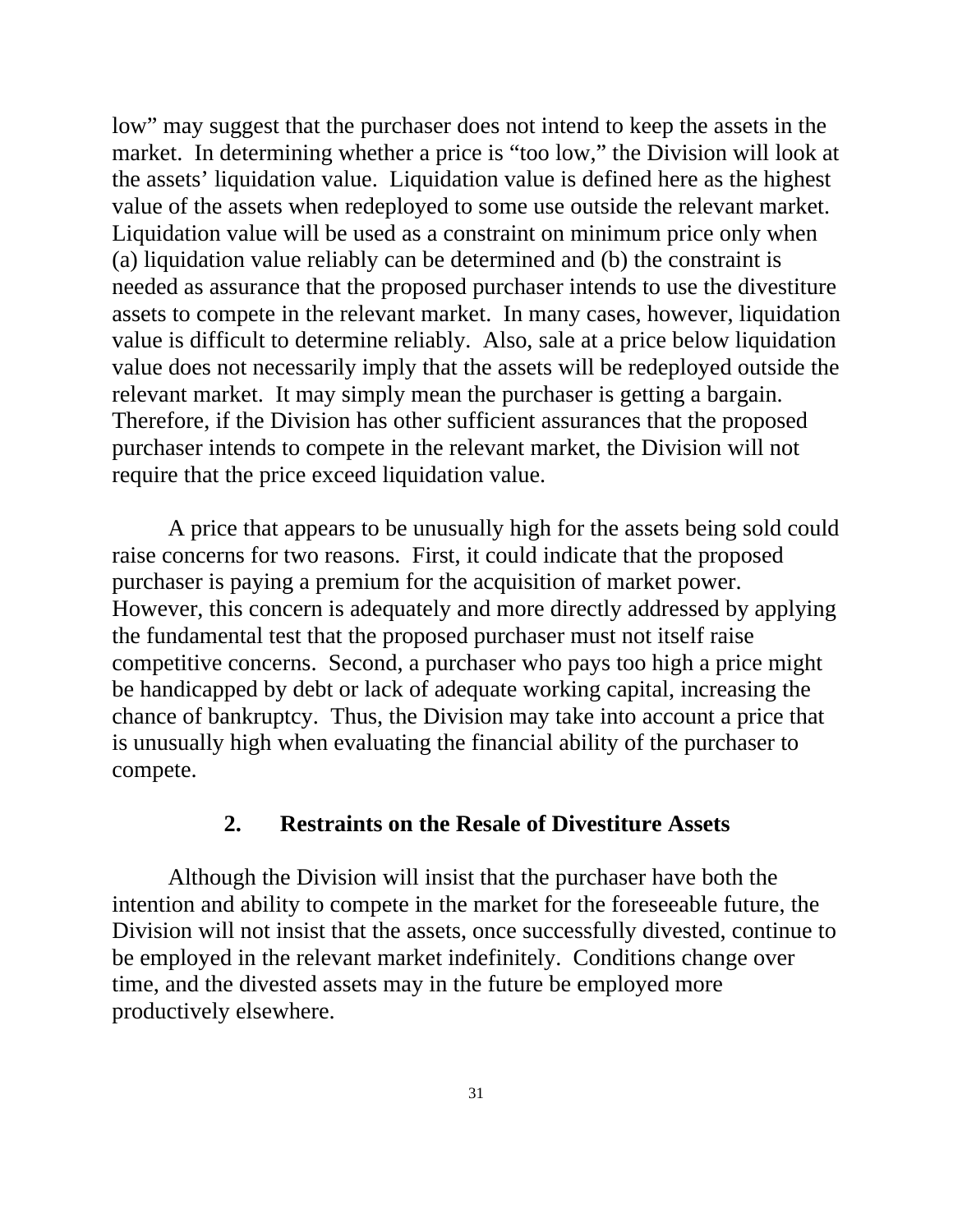<span id="page-35-0"></span>However, in unusual circumstances, where the Division is confident that during the life of the consent decree the resale of the divestiture assets to a particular entity or type of entity would harm competition, it may seek to limit the purchaser's ability to sell those assets to such an entity.<sup>59</sup>

There also may be circumstances when the merging firm will be permitted to limit a licensee's further licensing of divested intangible assets. For example, if the remedy includes the right to use a particular brand name in the relevant market, but not elsewhere, and the value of the brand name elsewhere is both significant and reasonably dependent on how it is used in the relevant market, the merging firm may have a legitimate interest in limiting the licensee's ability to re-license the brand name rights.

## **3. Seller Financing of Divestiture Assets**

Seller financing of divestiture assets, whether in the form of debt or equity, raises a number of potential problems. $60$  First, the seller may retain some partial control over the assets, which could weaken the purchaser's competitiveness. Second, the seller's incentive to compete with the purchaser may be impeded because of the seller's concern that vigorous competition may jeopardize the purchaser's ability to repay the financing. Similarly, the purchaser may be disinclined to compete vigorously out of concern that it may cause the seller to exercise various rights under the loan. Third, the seller may have some legal claim on the divestiture assets in the event the purchaser goes bankrupt. Fourth, the seller may use the ongoing relationship as a conduit for exchanging competitively sensitive information.

 $59$  Division decrees also prohibit defendants from reacquiring the divested assets. This prohibition on reacquisition of assets is the key reason that the term of the decree in merger cases exceeds the completion of the divestiture.

 $60$  The Division may permit the purchaser to make staggered payments to the seller, such as disbursement out of an escrow account pending final due diligence. This is typically not considered seller financing. However, the Division is unlikely to approve any arrangement in which the purchaser's payments to the seller are conditioned on the purchaser hitting volumebased or other types of benchmarks. That kind of arrangement can adversely impact the competitive incentives of both the seller and the purchaser.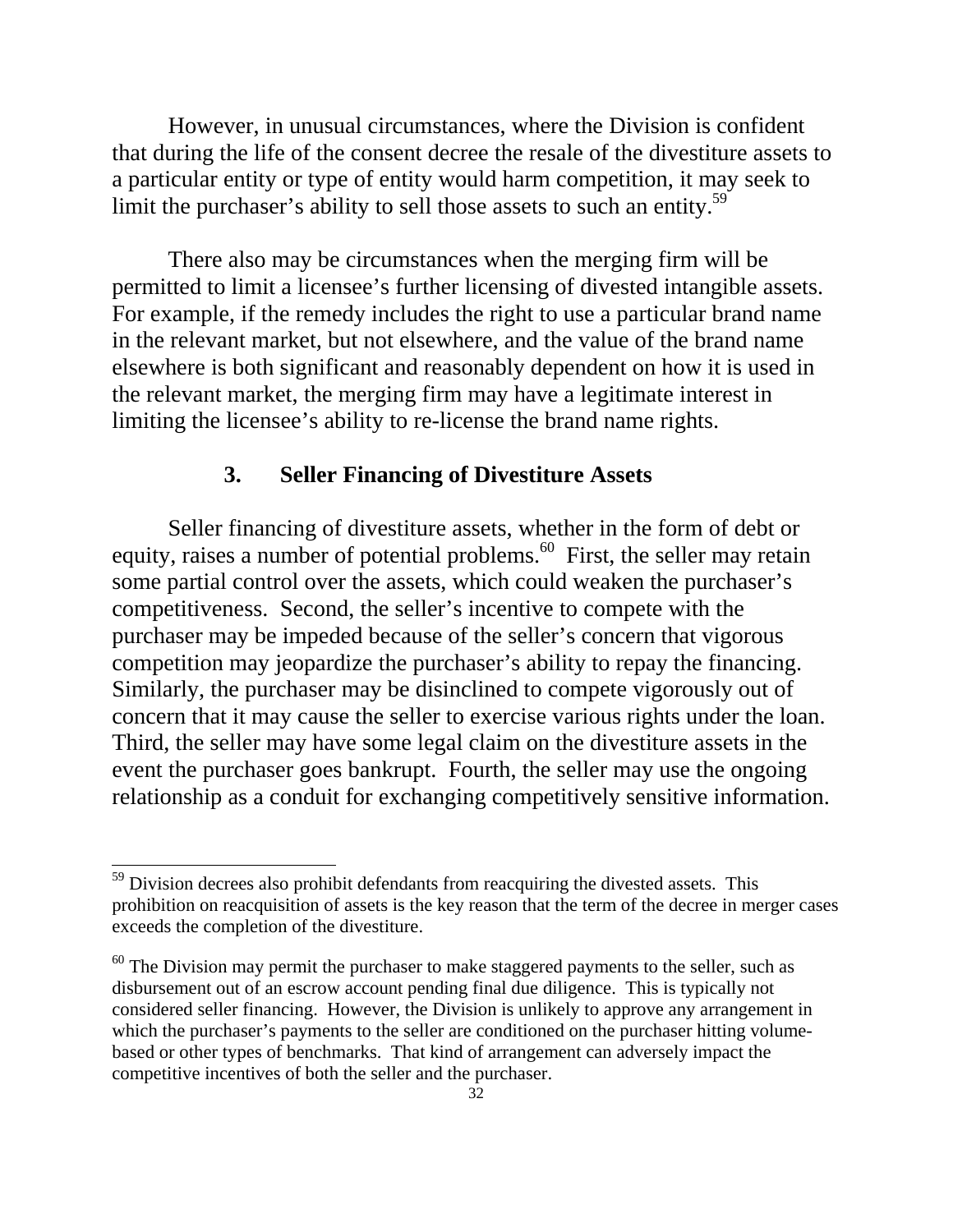<span id="page-36-0"></span>Finally, the purchaser's inability to obtain financing from banks or other lending institutions raises questions about the purchaser's viability.

For these reasons, the Division is unlikely to permit the seller to finance the sale of the divestiture assets. The Division will consider seller financing only when it is persuaded that none of the possible concerns discussed above exist. For example, in the relatively rare case where the information financial institutions need to evaluate the purchaser's business prospects is either unavailable or costly to obtain relative to the amount of the financing, very limited seller financing may be considered.

#### **V. Compliance**

#### **A. Compliance Enforcement**

To ensure that the enforcement of merger remedies is rigorous and benefits from learning across the Division, the evaluation of and oversight over all Division remedies has been placed in the Office of the General Counsel. The General Counsel's Office directly oversees the litigating sections' ongoing review of decree compliance and evaluation of potential decree violations and makes recommendations to the Assistant Attorney General. By concentrating remedy expertise in the General Counsel's Office, the Division can efficiently develop and disseminate remedy best practices and conduct ex post reviews of remedy effectiveness.

It is essential to the Division's mission that merger remedies, whether they are structural or conduct, are strictly enforced. Even the most appropriately tailored remedy is of little value if it is not enforced. The organization of the Division's enforcement efforts seeks to combine caseand industry-specific expertise with specialized remedy expertise. The Office of the General Counsel, as supported with appropriate assistance by lawyers and economists with industry expertise assigned to a particular matter, oversees the Division's decree compliance efforts.

The Division will devote appropriate resources, both before and after a decree is entered, to ensure that the decree is fully implemented. The specific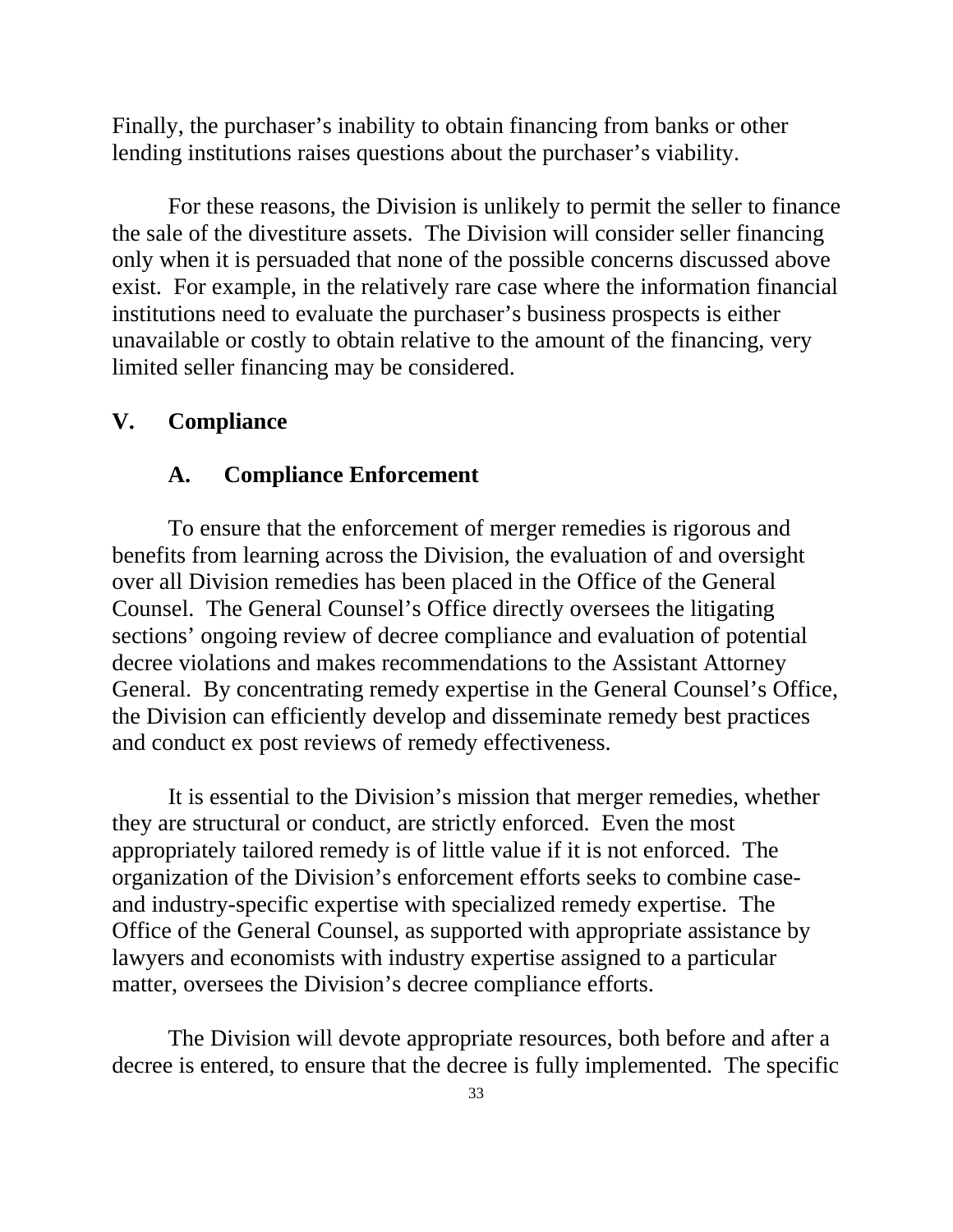<span id="page-37-0"></span>steps necessary to ensure compliance with a decree will vary depending on its nature. For a divestiture decree, staff will closely monitor the sale, including reviewing (a) the sales process, (b) the financial and managerial viability of the purchaser, (c) any documents related to the sale, and (d) any relationships between the purchaser and defendants, to ensure that no such relationship will inhibit the purchaser's ability or incentive to compete effectively.

Where a decree requires affirmative acts, such as the submission of periodic reports, Division staff will determine whether the required acts have occurred and evaluate the sufficiency of compliance. With respect to decrees that prohibit certain actions, staff (or a monitoring trustee) also may need to conduct periodic inquiries to determine whether defendants are observing the prohibitions.

## **B. Reporting and Inspection Requirements**

Consent decrees must include provisions allowing the Division to monitor compliance. For example, they may require defendants to submit written reports and permit the Division to inspect and copy all books and records and to interview defendants' officers, directors, employees, and agents, as necessary, to investigate any possible violation of the decree. Division decrees also may require firms to regularly provide to the Division certain data useful for the Division's decree oversight or to self-report decree violations or allegations of violations. Although civil investigative demands also may be issued to investigate compliance, $\delta$ <sup>1</sup> access terms should nonetheless be included in the decree, both to monitor compliance and to examine possible decree modification or termination.

#### **C. Contempt**

If the Division concludes that a consent decree has been violated, it will institute an enforcement action. There are two types of contempt proceedings, civil and criminal, and either or both may be used. Civil contempt has a remedial purpose—compelling compliance with the court's

 $61$  15 U.S.C. §§ 1311(c), 1312(a).